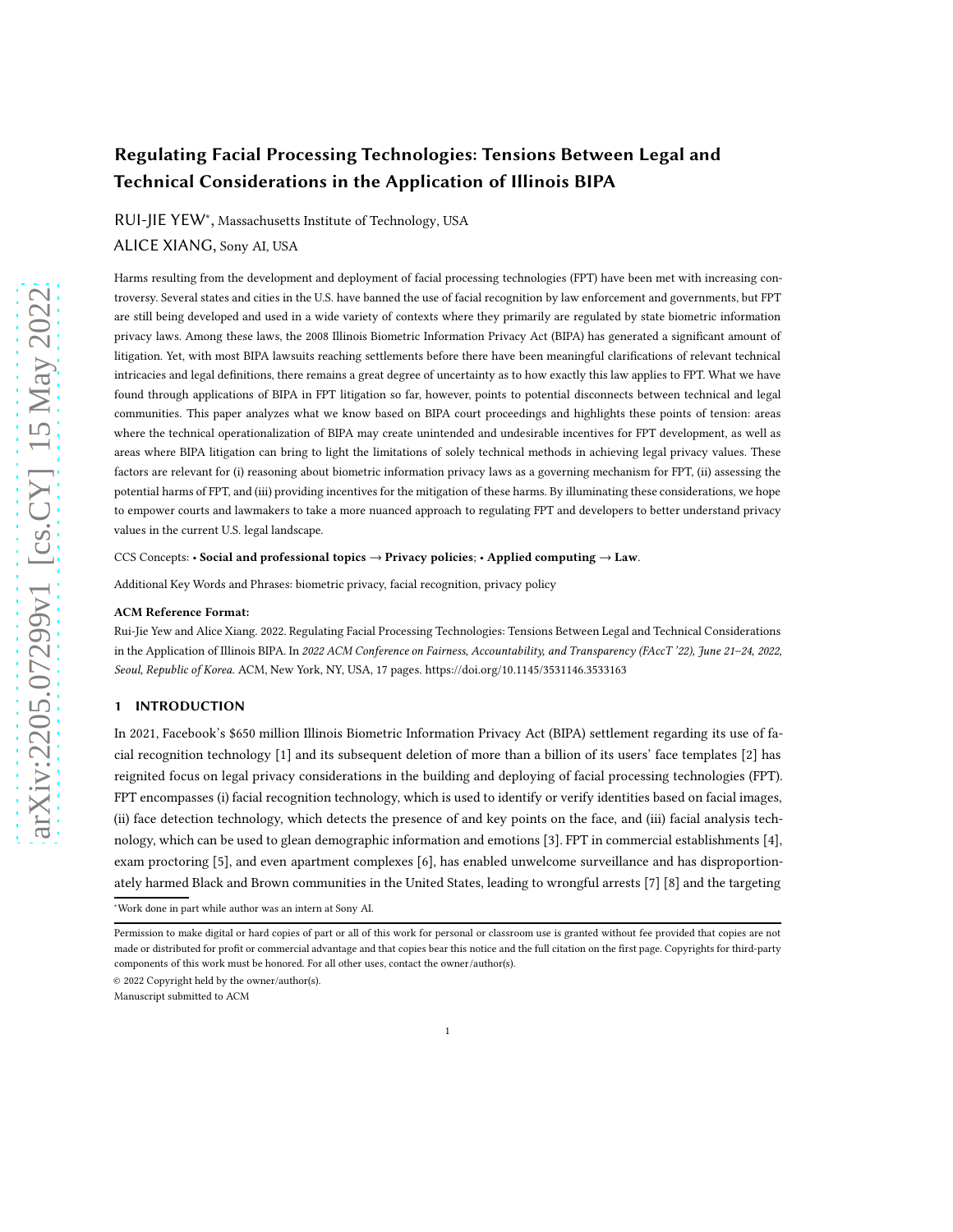and tracking of immigrants [\[9\]](#page-13-8). The seminal work of Buolamwini and Gebru [\[10\]](#page-13-9) brought increased attention to the harms that result from disparities in the accuracy of industry gender classification algorithms, with darker-skinned, feminine-presenting individuals having the lowest accuracy rate across demographic groups. As a result, cities such as Somerville, Massachusetts [\[11](#page-13-10)] and the state of Maine [\[12\]](#page-13-11) have prohibited the use of facial recognition technology in most contexts by law enforcement and by the government. New York City also introduced its biometric privacy law in July of 2021, requiring notice of biometric technology use, including FPT use, in commercial establishments such as grocery stores and restaurants [\[13\]](#page-13-12). While these state and city policies have banned the use of FPT in certain scenarios, there continues to be the development and use of FPT in a wide range of contexts that are not implicated by these state and city FPT policies [\[14\]](#page-13-13). Instead, they are regulated by broader state information privacy laws, like the California Consumer Privacy Act (CCPA) and Illinois BIPA. Even though there are several U.S. state privacy laws that regulate biometric privacy [\[15](#page-13-14), [16\]](#page-14-0), litigation around FPT in the United States is currently heavily centered on BIPA. Enacted in 2008, Illinois BIPA is one of the oldest laws in the United States that governs biometric privacy [\[17\]](#page-14-1). Because of BIPA's longevity and its unique position as the only biometric privacy law in the United States allowing private right of action for the nonconsensual processing of biometric information [\[18\]](#page-14-2), a significant number of lawsuits that allege violations of the act have progressed, and BIPA is responsible for the largest settlement amounts by tech companies for their development and deployment of FPT [\[1](#page-13-0), [19,](#page-14-3) [20\]](#page-14-4). BIPA governs the collection, possession, use, distribution, and sale of biometric identifiers and biometric information. Under the policy, a "biometric identifier" includes a "scan of face geometry" and "biometric information" includes any information that is based on an individual's biometric identifier [\[17\]](#page-14-1).

For FPT, BIPA litigation has centered around two forms of data that have been considered scans of face geometry by courts—face templates and facial landmarks. Face templates, or faceprints, are unique representations of people's faces which can be used to measure differences between people's eyes, noses, and lips, and can also encode features like skin tone and texture. A person's face template can also be learned and extracted from a variety of head poses, making them representative of a person's facial identity, rather than just informative about certain parts of a person's face. Face templates were used as part of Facebook's Tag Suggestions, which has since been replaced by its facial recognition feature [\[2\]](#page-13-1). Facial landmarks, on the other hand, can be thought of as points that mark the positions of features of your face, such as your eyes, nose, and lips. The level of information that facial landmarks provide can differ dramatically based on how many markers constitute them. Facial landmarks can constitute just five landmark markers that are informative of a particular portion of a subject's face [\[21\]](#page-14-5) or over 90 markers [\[22\]](#page-14-6) that map out the subject's entire face. Facial landmarks may be extracted as part of the face alignment step for facial recognition [\[23\]](#page-14-7) and in face tracking applications that track positions of facial features in real-time [\[24](#page-14-8)]. Despite facial landmarks not necessarily capturing a subject's facial identity, they can still be used to infer sensitive data, such as emotional information [\[25\]](#page-14-9).

Because BIPA governs facial biometric data, not specific forms of FPT, and because of BIPA's private right of action, the policy has generated cases against a tremendous breadth of different types of FPT within different contexts. Even beyond the litigation that BIPA informs, the policy has created incentives for companies to preemptively disable certain features that require facial data in Illinois. For example, Google disabled its Arts & Culture selfie feature in Illinois in 2018 [\[26](#page-14-10)], Google Nest does not enable the familiar face detection feature in Illinois [\[27\]](#page-14-11), and Sony does not sell its Aibo dog robot to customers in Illinois [\[28](#page-14-12)].

Our contributions in this paper are two-fold. First, we provide an overview of how legal standing has been determined in FPT BIPA cases. Legal standing is important to develop an understanding of the harms associated with FPT that are recognized as legally cognizable. Second, we lay out four main FPT considerations where there are disconnects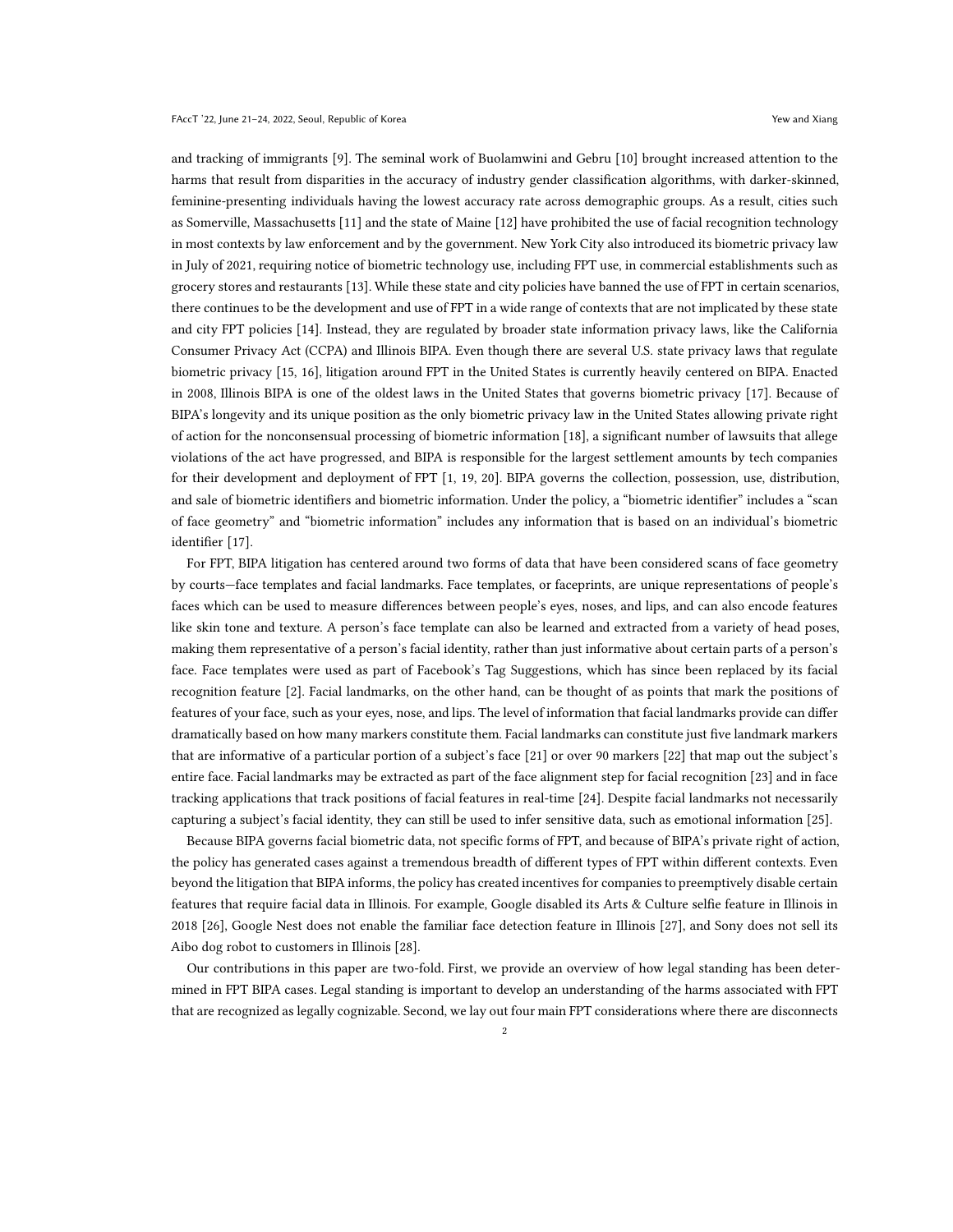between technical and legal communities in the application of BIPA. It is important to note that, under BIPA, there remains a lack of specific regulatory guidance for FPT and a significant degree of legal uncertainty. This is because (a) most companies settle cases before decisions about technical intricacies and clarifications of legal definitions can be made and (b) Illinois BIPA was enacted in 2008, before the widespread development and use of computer vision technologies. The picture we paint is one where there are important nuances in the technical operationalization of the policy for FPT that are not be captured in BIPA or the courts' applications of it, as well limitations of applying solely technical methods to achieve legal privacy values. We hope that this paper's mapping of insights from different U.S. FPT cases and analysis of relevant legal and technical distinctions will empower courts and lawmakers to take a more nuanced approach to regulating FPT, as well as enable developers to better understand the current legal landscape.

# 2 LEGAL STANDING AND HARMS

Legal standing in BIPA cases provides a window into what constitutes a legally cognizable privacy harm in the context of FPT. Plaintiffs in privacy lawsuits have generally focused on satisfying the federal standing requirement that the violation of the policy has led to an "injury in fact", or that the violation of the policy has brought the plaintiffs a "concrete, particularized harm", where particularized is taken to mean a harm that is specific to an individual [\[29\]](#page-14-13). Hartzog [\[18](#page-14-2)] notes that, unlike for other U.S. privacy laws, several courts have recognized violations of BIPA as a legally cognizable injury in itself (sufficiently concrete and particularized to grant legal standing). While this has been the case for some alleged violations of BIPA as a result of FPT [\[1\]](#page-13-0), in practice for FPT litigation, courts have taken a variety of stances regarding which harms qualify as sufficiently particularized and concrete. In this section, we introduce and analyze how privacy harms and standing have been presented in FPT court opinions. In Section [2.1,](#page-2-0) we provide an overview of determinations of particularized harms from violations of BIPA, with a focus on BIPA's profit clause. We discuss how courts have determined whether harms arising from BIPA's profit clause are sufficiently particularized, and we argue that this determination does not give enough weight to the harms that might come from the procurement of biometric data and the fundamentality of that data in the development of FPT. In Section [2.2,](#page-4-0) we discuss the harms that have been recognized as concrete and note a lack of court consideration of discrimination harms.

#### <span id="page-2-0"></span>2.1 Particularized Harms

In this section, we discuss how courts have assessed whether FPT harms arising from alleged violations of various components of BIPA are sufficiently particularized to confer standing, focusing on BIPA's profit clause. For determinations of particularized harms and standing for violations of BIPA's disclosure and consent clauses, we consider Hazlitt v. Apple [\[30](#page-14-14)] and Vance v. IBM [\[31](#page-14-15)], cases involving biometric identifiers in face grouping technology and training data, respectively. For both of these cases, harms arising from violations of the disclosure policy (considered a duty to the public) were not sufficiently alleged for the violation to be upheld, while harms arising from alleged violations of the consent policy (considered a duty owed to an individual) were sufficiently alleged [\[30,](#page-14-14) [31](#page-14-15)]. The District Court in Apple's case took care to note that violations of duties to the public can still be considered particularized, if sufficiently alleged. Overall, these court opinions suggest differences in privacy duties for different portions of BIPA in the context of FPT, as well as different standards for how violations of these duties should be alleged in order to be upheld.

BIPA's profit clause has generated the most interesting implications about particularized harms regarding FPT, with courts having the opinion that, since companies do not benefit from a specific individual's biometric data, but from the company's FPT as a whole, violations of the profit provision do not confer standing [\[30,](#page-14-14) [32\]](#page-14-16). In the determination of whether a harm is sufficiently particularized as a result of alleged violations of the profit policy, there has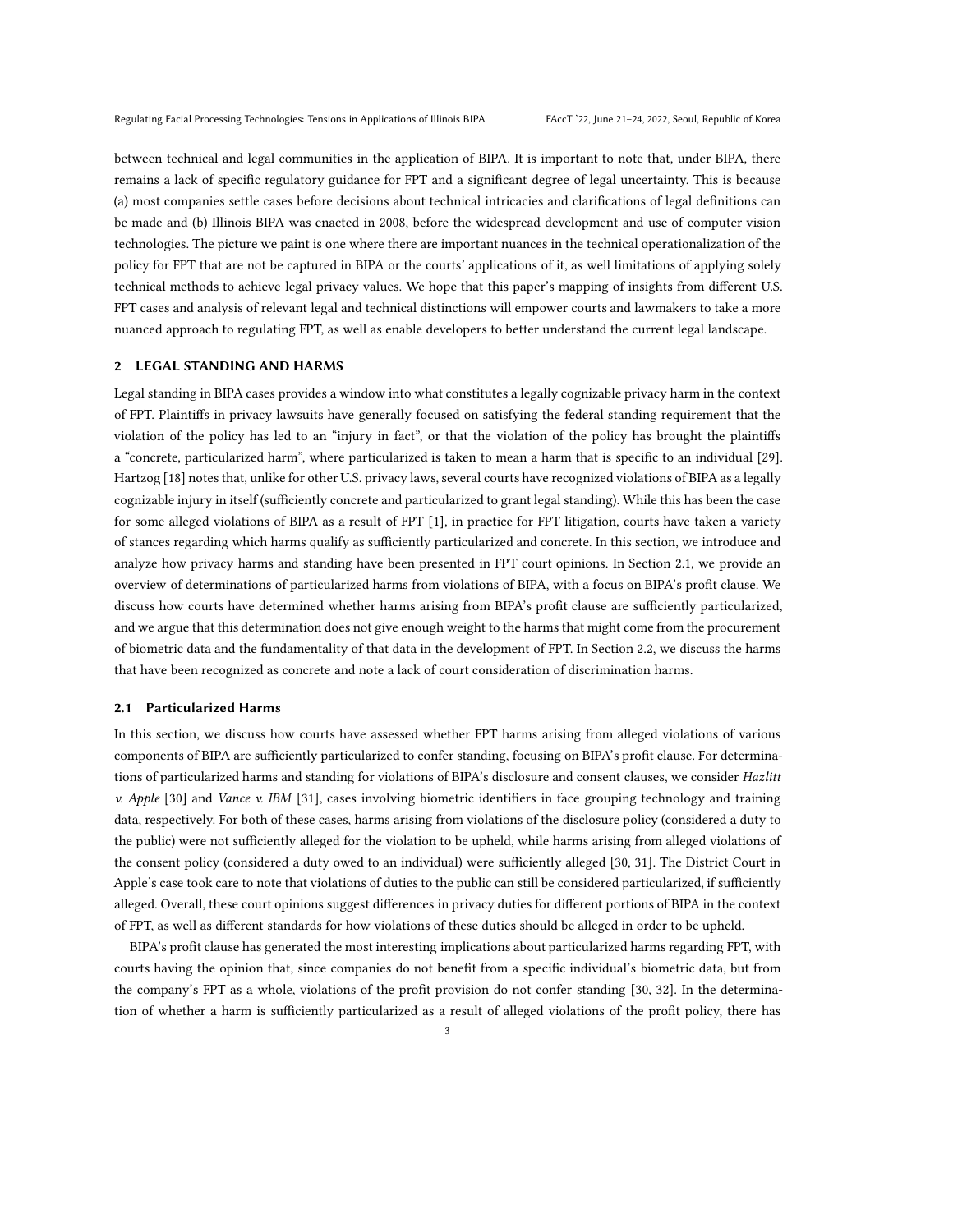been a sole focus on biometric data dissemination in the final product, rather than the data's use in the technology's development [\[32](#page-14-16)-34]. For example, in Vance v. Microsoft, the plaintiffs' argument that their biometric data improved Microsoft's facial recognition technologies did not confer them standing because the allegations did not "establish that Microsoft disseminated or shared access to biometric data through its products" [\[32](#page-14-16)]. However, alleged violations of the profit clause have been upheld when biometric data was used as part of an underlying searchable face database or for face matching, such as in Flores v. Motorola Solutions and Vance v. Amazon [\[33,](#page-14-18) [34\]](#page-14-17). In Flores v. Motorola Solutions, the plaintiffs alleged that their biometric data contributed to Motorola Solutions' searchable face database, while, in Vance v. Amazon, the plaintiffs emphasized the potential for their biometric training data to improve Amazon Rekognition, Amazon's machine learning API that enables face matching. The District Court for the Western District Court of Washington in Amazon's case noted that, similarly to Motorola Solution's case, "the biometric data [in Amazon's FPT] is itself so incorporated into Amazon's product that by marketing the product, it is commercially disseminating the biometric data" [\[34\]](#page-14-17). But how the biometric face data was used in the two cases likely differed. In Flores v. Motorola Solutions, the plaintiff's biometric data was extracted as part of a mugshot database and would likely be checked against through every use of the product. In Vance v. Amazon, it is less clear if the plaintiff's biometric data was singled out and disseminated in the same way. Since the plaintiffs' biometric data was extracted from IBM's Diversity in Faces dataset, it is likely that the plaintiff's biometric data in Amazon's case was used to train Amazon's FPT, including Amazon Rekognition, but not included as part of an underlying database that Amazon provides to its consumers. This then makes how the biometric data was used in Vance v. Amazon more similar to how biometric data was used in Vance v. Microsoft, where the profit allegations were dismissed.

At the same time, the capabilities of most corporate FPT result from the biometric training data of hundreds of thousands, if not millions, of individuals, with it being difficult to determine how exactly an individual's biometric data influences an FPT system more broadly. Even if the biometric data of a specific individual is not disseminated through every use of FPT, the data is still crucial to fundamental FPT functionality. In fact, biometric face training data is so fundamental to FPT that attacks to certain corporate machine learning APIs have been found to reconstruct an individual's face from the training data given their name [\[35](#page-14-19)]. Thus, in some sense, even for some forms of FPT that are not searchable face databases or intended to allow for face-matching, a skilled user can single out an individual's biometric data in a way that might implicate BIPA profit protections under current court opinions, after all. The ease with which facial biometric information can be obtained and disseminated as well as the fundamental function it contributes to FPT differentiates it from other forms of biometric information, such as fingerprint data. This ease of collection has led to the covert collection of face biometric data, such as through surveillance footage [\[36](#page-14-20)]. Biometric face data's contribution to FPT's fundamental functionality has also created growing demand for that data: there are companies that provide synthetic training data [\[37\]](#page-14-21) and tasks for Amazon Mechanical Turkers to upload images of themselves [\[38\]](#page-14-22). Consequently, requiring the singling out of biometric data in the use of FPT to satisfy a sufficiently particularized violation of the profit clause does not capture the harm a company can cause through the procurement of an individual's FPT biometric data. It matters, too, how the biometric data was obtained and leveraged in the company's development of FPT and the importance of the data's contribution to the FPT's overall functionality.

In Microsoft's case, where the profit allegation was dimissed, the court noted that "BIPA was not intended to stop all use of biometric technology; instead, it set a standard for the safe collection, use, and storage of biometrics, including protecting against the public's main fear that their biometric data would be widely disseminated. Section 15(c) [the profit clause] achieves that goal by prohibiting a market in the transfer of biometric data, whether through a direct exchange—sale, lease or trade—or some other transaction where the product is comprised of biometric data." But is not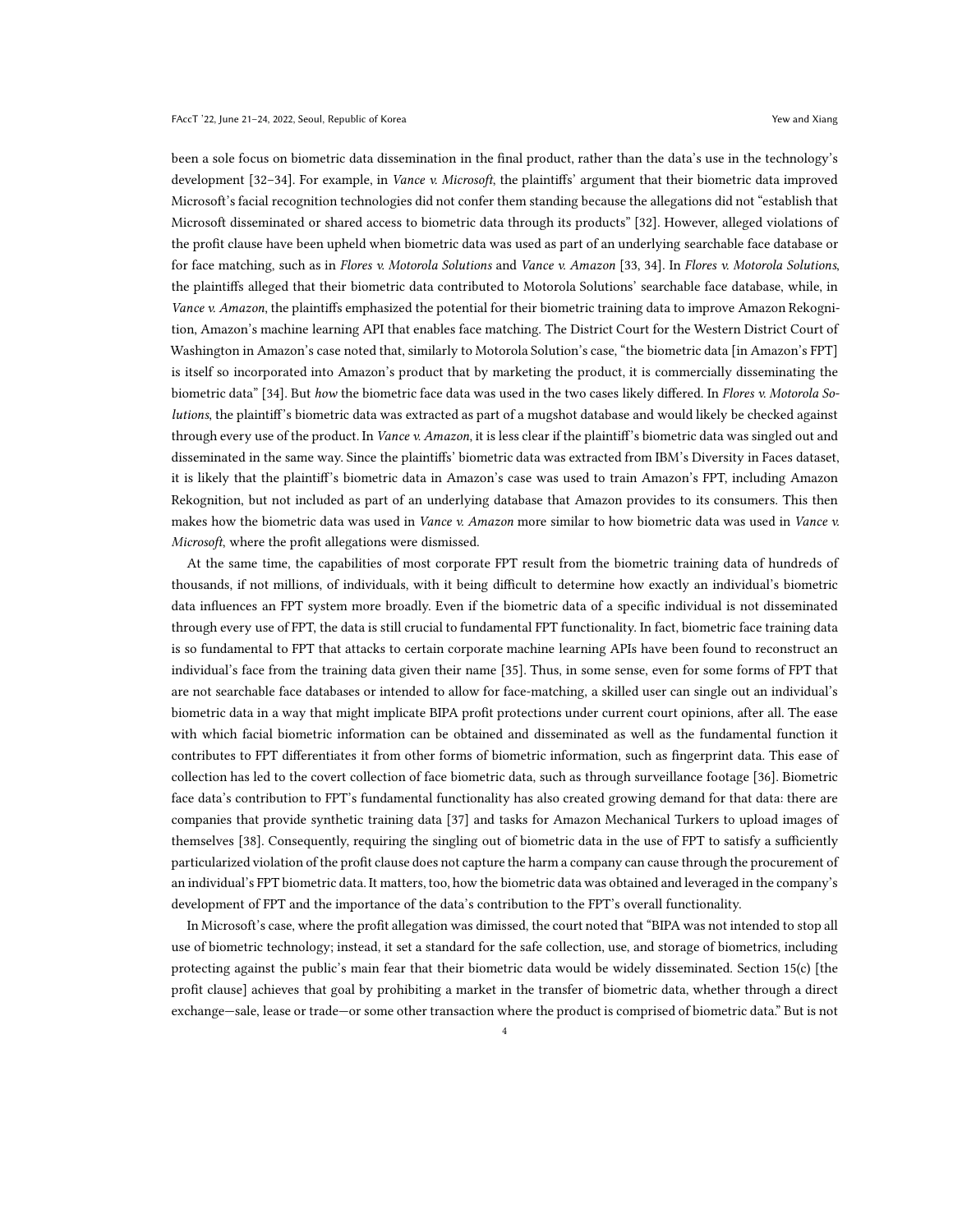Microsoft's, as well as Amazon's, procurement of the plaintiff's biometric data from IBM's Diversity in Faces dataset telling of an existing market that disseminates biometric training data? Considering biometric data's contribution to profit in the development of FPT rather than just its dissemination in the FPT's deployment would increase corporate responsibility around how training data is sourced and provide meaningful protections against the privacy intrusions that the subjects of that data might have experienced through their data's covert collection.

### <span id="page-4-0"></span>2.2 Concrete Harms

BIPA seeks to protect biometric data in financial transactions and address public hesitancy surrounding biometric information use. The policy intends to prevent privacy harms that arise from the compromising of biometric data, such as identity theft and the theft of financial and other personal information, which have been increasingly tied to biometrics. These privacy harms can largely be characterized as economic and autonomy privacy harms under Citron and Solove's typology of harms [\[39\]](#page-14-23). Yet, they do not entirely account for the intrusions that come particularly with FPT, which have, under the same typology, also imparted significant discrimination harms [\[7](#page-13-6), [8\]](#page-13-7). We look to Rivera v. Google as a case where the court dismissed all alleged violations of BIPA because they did not pose concrete economic and autonomy harms. With Patel v. Facebook's BIPA settlement and the recognition of an injury-in-fact, we note that litigation is moving towards a general recognition that BIPA violations confer autonomy harms, but there remains a lack of discrimination privacy harm considerations that come specifically with FPT.

In Rivera v. Google, Google was sued for its non-consensual collection of face templates for face grouping in Google Photos. The District Court for the Northern District of Illinois, Eastern Division dismissed the motion for lack of standing on all counts, claiming that "there is no legislative finding that explains why the absence of consent gives rise to an injury that is independent of the risk of identity theft" [\[40\]](#page-14-24). With this opinion, there is the implicit assumption that concrete privacy harms under BIPA only arise from potential external access to biometric data and security risk, not necessarily from the non-consensual collection of data from private corporations that stays internal. The court's focus on the harm of data breach aligns with BIPA's legislative intent to protect against identity theft, as well as the policy's focus on how biometric information is collected and disclosed rather than used, echoing the argument presented in [\[41\]](#page-14-25) that courts have determined harms resulting from a violation of BIPA by asking what harms are introduced as a result of not disclosing that biometric information was collected, rather than by asking how people were or could be harmed by how the information was used.

In contrast, in Patel v. Facebook, the Court of Appeals for the Ninth Circuit ruled that Facebook's violation of BIPA constituted an "injury in fact", already concrete and particularized. The Ninth Circuit's analysis of this case noted the potential for face templates collected by Facebook to be used in more surveillant contexts, both internally by Facebook and by others externally to, for example, identify a user in a "surveillance photo taken on the streets or in an office building" [\[42](#page-14-26)]. This led the court to uphold the motions on all counts, acknowledging that "a violation of the Illinois statute injures an individual's concrete right to privacy", that even the internal collection of biometric data qualifies a concrete injury [\[42](#page-14-26)].

Certainly, courts' broad recognition of harms arising from BIPA as concrete can place meaningful guardrails on the development of FPT that target individuals, but this general recognition may not address the severity of the privacy harms that disproportionately affect marginalized groups. In the complaint for Flores v. Motorola Solutions, the plaintiffs noted that, to be included in the mugshot database from which Motorola Solutions extracted biometric identifiers, one merely had to have been arrested, even if the arrest was made in error. With Motorola Solutions' face database and technology being sold to and used especially by law enforcement, marginalized populations are more easily found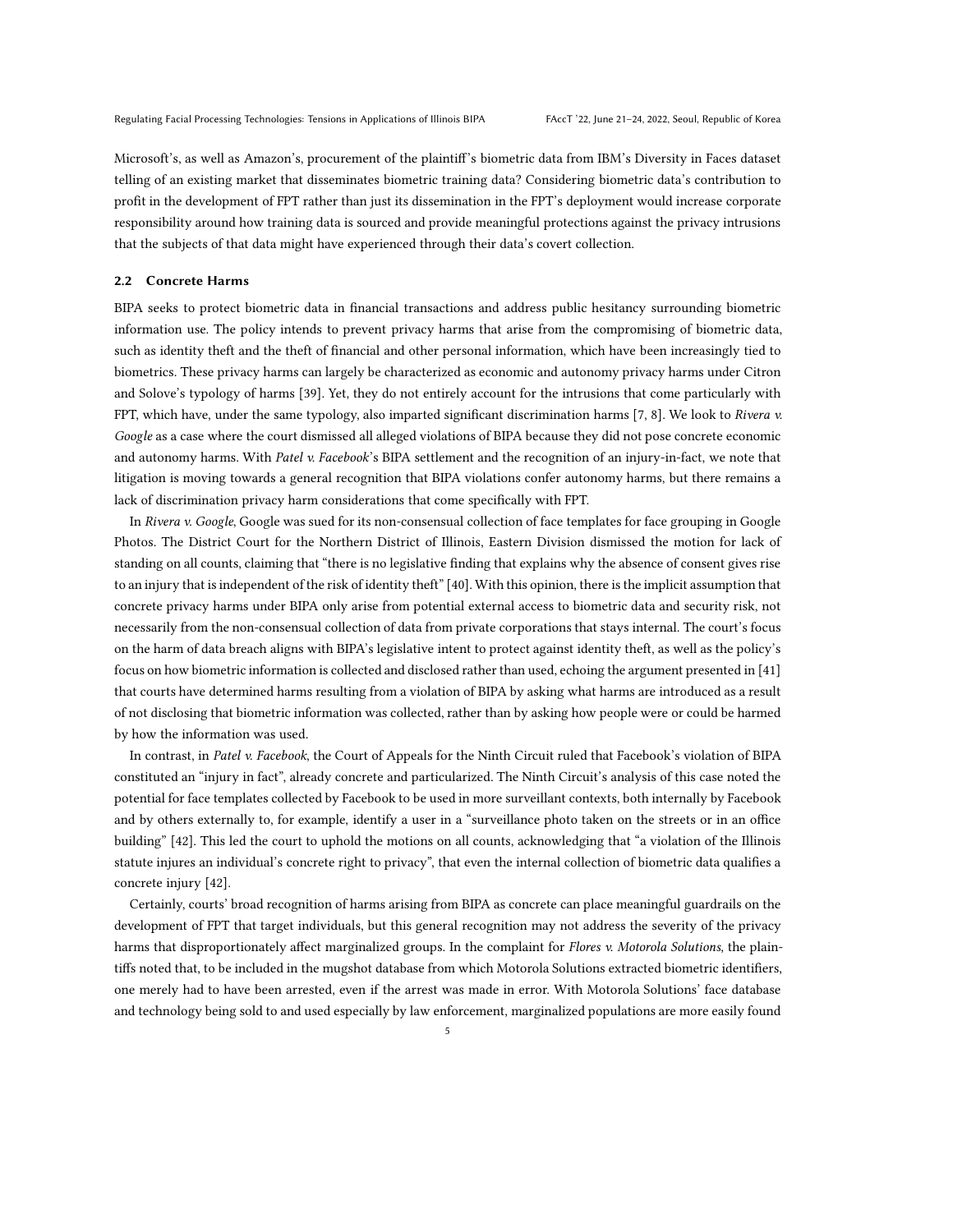through the "perpetual line-up" that such FPT enables [\[74\]](#page-15-0). The court acknowledged that individuals in publicly published photographs also deserve privacy protections for their biometric data but did not acknowledge the additional harm of increased findability that could come with those photographs being mugshots. Similarly, in Vance v. Amazon, where the feature of face matching with images from a "diverse" dataset was emphasized in the court opinion, there was no discussion of discrimination harms that could come with the targeting of underrepresented individuals in the procurement of such a dataset [\[33](#page-14-18)]. The focus of court opinions on economic and autonomy harms is unsurprising given BIPA's legislative intent and the breadth of technology it governs, but it has meant correspondingly little consideration for the discrimination harms that FPT development and deployment has the potential to impart.

# 3 CONSIDERATIONS

BIPA litigation has highlighted a number of tensions in privacy values between technical and legal communities. We center technical communities heavily involved in the development of FPT, focusing on private industry, and we center legal communities involved in the application of the policy, focusing on courts. By tensions, we mean areas where the technical operationalization of BIPA may create unintended and undesirable incentives for FPT development, as well as areas where BIPA litigation can serve to illuminate the limitations of solely technical methods in achieving legal privacy values. In this section, we discuss four relevant points. In Section [3.1,](#page-5-0) we note that, while the technical community may consider on-device data processing as an avenue to achieve privacy preservation, the legal community emphasizes control over data processing even if that processing occurs on-device. In Section [3.2,](#page-7-0) we note that, while BIPA places a strong focus on written consent in the development of privacy-preserving FPT, there remains ambiguity about how consent should be prioritized within the technical community. In Section [3.3,](#page-9-0) we note that, while the technical community has made efforts to increase privacy protections in facial images, BIPA explicitly excludes its protections for facial images, which, taken to the extreme, could push against those very efforts. Lastly, in Section [3.4,](#page-11-0) we note that, while FPT purpose of use has become increasingly consequential in design and deployment decisions, the way that technology resulting from biometric identifiers or information is used is not considered as part of BIPA or court opinions.

#### <span id="page-5-0"></span>3.1 Control and Battery Consumption

It is generally presumed in the technical community that data analysis and machine learning model training that occurs "locally" or "on-device", such that the data never touches company servers, provide greater levels of privacy [\[44,](#page-14-27) [45\]](#page-14-28). Accordingly, in lawsuits, companies have attempted arguments that, because their processing of biometric data is done locally, FPT regulations do not apply. However, FPT BIPA lawsuits have pointed to the importance of consumer control over the data processing that occurs on their devices, even if the data resulting from the processing may not touch company servers. Arguments about device battery consumption in legal complaints also introduce another dimension of consideration in technical on-device processing and privacy-preserving methods. Court opinions regarding data possession and the role of energy consumption in determining privacy harms can be contrary to commonly held values in the technical community, but can expand what it means for a technology or a technical method to be "privacypreserving".

In Hazlitt v. Apple, Apple claimed that, because face templates for face grouping in the photos application were only collected and processed locally on user devices, Apple did not possess the biometric data in a manner that could imply BIPA protections [\[43\]](#page-14-29). This claim reflects narratives in the technical community that on-device processing broadly implies an increased level of privacy protection, perhaps, to the point where other privacy-preserving mechanisms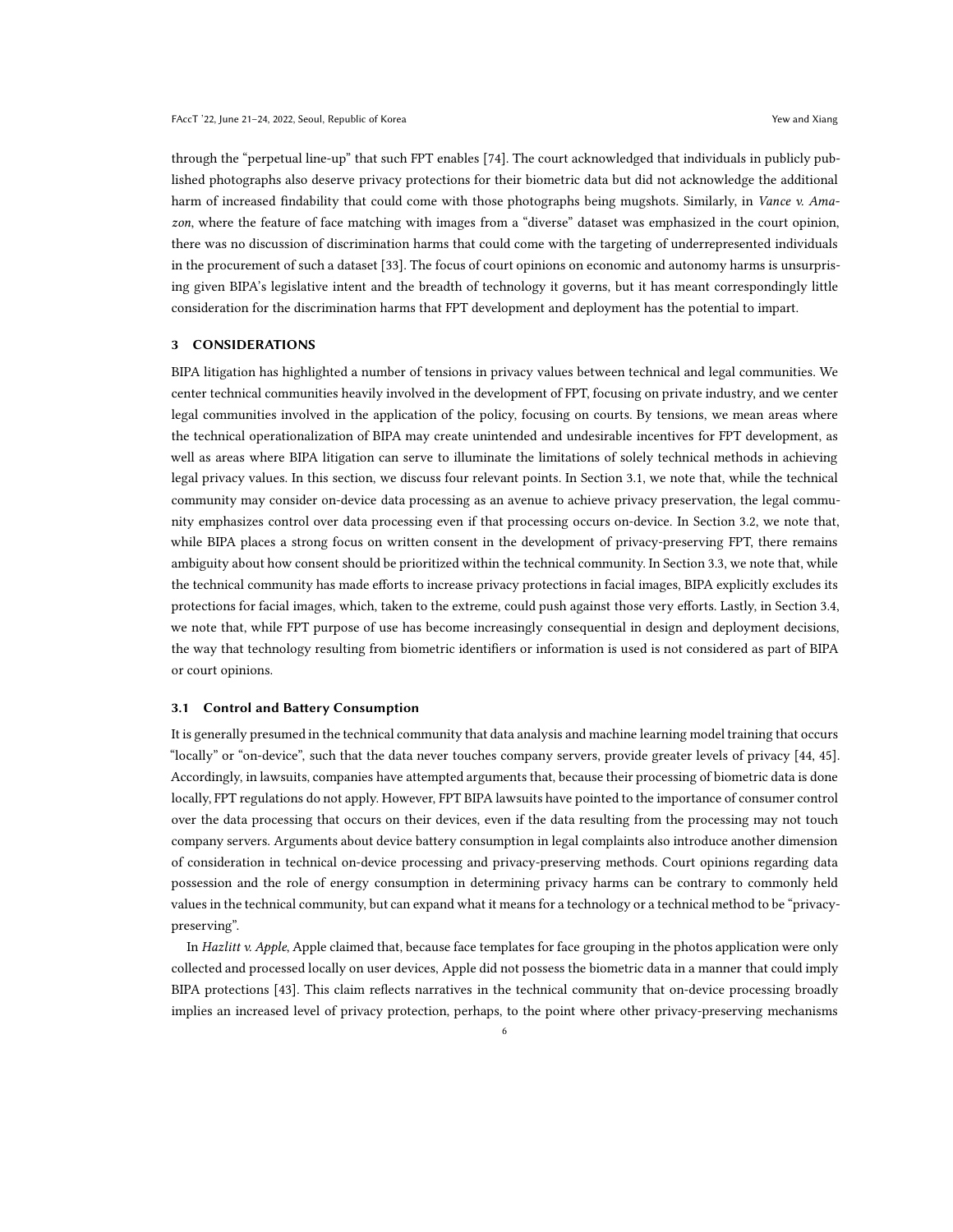Regulating Facial Processing Technologies: Tensions in Applications of Illinois BIPA FAccT '22, June 21-24, 2022, Seoul, Republic of Korea

Table 1. : Tensions between technical and legal communities.

| Theme                                 | Values in FPT Development                                                                                                                                                                                                                                                                                                           | Values in BIPA Litigation and Policy                                                                                                                                                                                                                                                                                                                                                                                                                                                                              |
|---------------------------------------|-------------------------------------------------------------------------------------------------------------------------------------------------------------------------------------------------------------------------------------------------------------------------------------------------------------------------------------|-------------------------------------------------------------------------------------------------------------------------------------------------------------------------------------------------------------------------------------------------------------------------------------------------------------------------------------------------------------------------------------------------------------------------------------------------------------------------------------------------------------------|
| Control and<br>Battery<br>Consumption | On-device data processing is a privacy-preserving<br>mechanism that can absolve data of the privacy<br>protections that a company might otherwise be<br>responsible for if the data was processed on its<br>servers.                                                                                                                | User control over data is crucial even when process-<br>ing occurs locally; when users do not have control<br>over data processed on-device, the company may<br>possess that data under BIPA. The battery power<br>consumed when data is processed on devices also is<br>considered a legally cognizable harm under BIPA.                                                                                                                                                                                         |
| Consent                               | There is division in the prioritization of consent<br>among other values, such as fairness and the re-<br>liance on other legal mechanisms, such as licenses<br>in the acquisition of biometric information and fa-<br>cial images.                                                                                                 | BIPA and BIPA litigation place a strong focus on<br>consent, both when companies already have a rela-<br>tionship with the subjects of biometric information<br>(for example, when the subjects are on the com-<br>pany's image-sharing platform) and when compa-<br>nies do not have a relationship with the subjects of<br>biometric information and acquire it another way.                                                                                                                                    |
| Identifiability                       | Face obfuscation and blurring in the de-<br>identification of facial images are important<br>in preserving privacy. Additionally, the degree<br>to which the subject of a particular technology<br>resulting from biometric data or of the biometric<br>data can be used to identify that subject is an<br>important consideration. | BIPA explicitly excludes photographs from its def-<br>inition of biometric identifiers and biometric infor-<br>mation, hence not encompassing the privacy pro-<br>tections of image subjects. Additionally, the legal<br>focus on the collection of "scans of face geome-<br>try" without consideration of the identifiability of<br>those scans points to possible privacy tensions in<br>face blurring operations that may collect and uti-<br>lize scans of facial geometry from images in pre-<br>processing. |
| Purpose of data use                   | The purpose for which data and FPT are used are<br>central to determinations of the ethical valence of<br>the technology.                                                                                                                                                                                                           | BIPA regulates information and is agnostic as to<br>how that information is used or how a particular<br>technology built using the information is used.                                                                                                                                                                                                                                                                                                                                                           |

such as consent and control are no longer needed. Accordingly, privacy-preserving and anonymization techniques have emphasized the obscuring of consumer data before that data is sent to servers [\[46,](#page-14-30) [47](#page-14-31)]. For example, local processing is important in federated learning, a privacy-preserving machine learning technique, where, rather than having a model training data in a centralized server, data is decentralized across user devices. This technique has been used for privacypreserving image classification [\[48](#page-15-1)], and there is a proposal for the use of federated learning to train face recognition models [\[49](#page-15-2)]. Snap also uses device-distributed machine learning and federated learning to power its lens feature [\[50](#page-15-3)].

However, the Disctrict Court for the Southern District of Illinois in Hazlitt v. Apple emphasized that, even if ondevice data processing can provide greater privacy protections, it does not necessarily absolve that data of privacy protections that would otherwise be afforded to data processed on company servers. Citing an Illinois Supreme Court determination that possession "occurs when a person has or takes control of the subject property or holds the property at her or his disposal", the District Court in Apple's case ruled that "Plaintiffs have adequately alleged that Apple possessed their biometric data such that BIPA section 15(a) applies to it" and did not dismiss the count [\[43\]](#page-14-29). While the plaintiffs' biometric data was not transmitted to company servers, they did not have control over whether biometric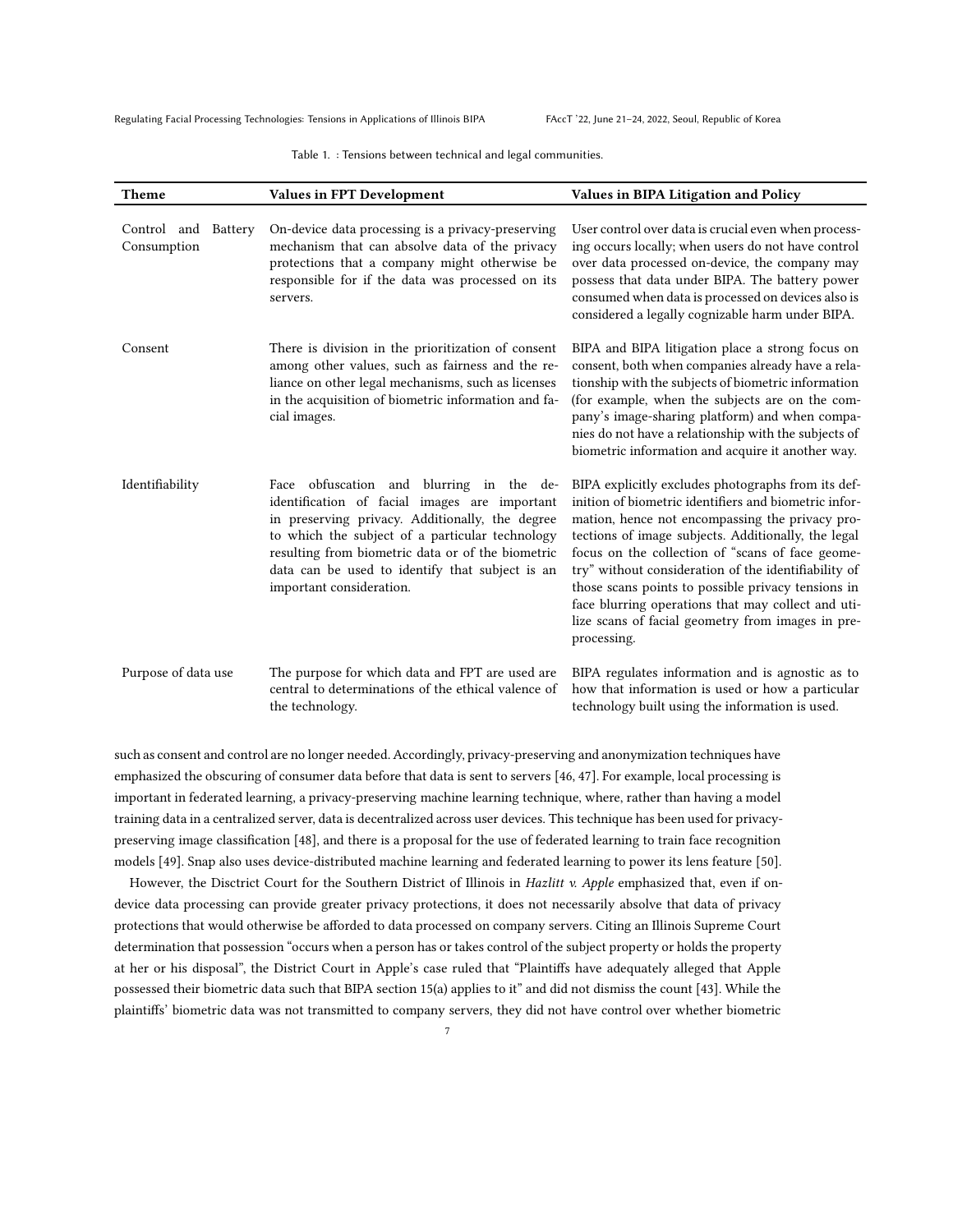data was collected or whether face detection or template extraction was used for face grouping on their devices. They could not disable face grouping on their device, nor could they remove the "People" album. This court opinion that companies still possess data on consumer devices in a way that implicates responsibilities for privacy protections similarly reflects public outrage at the privacy intrusion over the lack of control that resulted from Apple's sincedelayed NeuralHash perceptual hashing model program, for which Apple similarly emphasized on-device processing and anonymization techniques but left users without control over how their data was handled [\[51](#page-15-4)].

Another aspect of on-device processing that has been explored in privacy cases is battery consumption and device storage. Appealing to economic injuries to establish standing in courts, plaintiffs have attempted arguments about device battery consumption. In a complaint filed against TikTok for violation of multiple laws, including BIPA and the California False Advertising Law, the plaintiffs alleged that TikTok's conduct led to harm to their mobile devices and incurred unnecessary electricity usage costs because of TikTok's collection of personally identifiable and biometric image and video information [\[52](#page-15-5)]. This complaint suggests the importance of cost considerations in data collection on-device, even when data collection and model training are "privacy-preserving". There are already hints of this consideration in private industry, with Snap acknowledging the importance of being "mindful of device and network resources and the types of models that can be used given the constraints" [\[50](#page-15-3)].

However, it has been suggested that arguments about battery consumption do not actually capture the essence of the actual privacy harms. Instead, arguments about battery consumption in privacy complaints arise out of perverse incentives for plaintiffs to cite harms that would be recognized as concrete [\[39](#page-14-23)]. Certainly, the prioritization of device battery consumption as a privacy harm above all else may discourage on-device processing even where it can be privacy-preserving, but the point here is that data processing that occurs on user devices should not necessarily absolve the responsibility that comes with the possession or processing of the data. Even aside from energy consumption, Kearns and Roth [\[53](#page-15-6)] note that privacy-preserving techniques in industrial applications are generally utilized as an avenue to access new and more aggregations of user data, rather than retroactively applied to existing algorithms that run on user data to increase privacy protections. With anonymization techniques and on-device processing framed within industry as new ways to collect more data and touted to the public as privacy-preserving, these legal cases highlight that preserving privacy is a multidimensional problem, with on-device processing and anonymization techniques being approaches from just one axis. Court opinions from BIPA litigation underscore that technical approaches to privacy are not enough, surfacing other dimensions of privacy-related harms, such as the lack of user control over the features and data processing that are on their devices, as well as the lack of transparency over the energy costs of contributing their data to the company's ML models.

### <span id="page-7-0"></span>3.2 Consent in the Collection of Biometric Data

Under BIPA, informed consent involves providing a written notice that a biometric identifier or biometric information is being collected and stored; providing the purpose and how long for which the information is being collected, stored, and used; and receiving a written release by the subject of the biometric information. Recent FPT litigation demonstrates BIPA's governance of consent in the procurement of biometric data from public image sources, where subjects of biometric information do not have any relationship with the entity collecting it. This is of particular relevance in the computer vision community, within which preserving privacy in the procurement of data from public images is a critical ethical challenge. Table 1 in [\[55](#page-15-7)] highlights how, in some of the most popularly used large-scale image datasets containing facial images, none of images were collected consensually. With the majority of surveyed scientists believing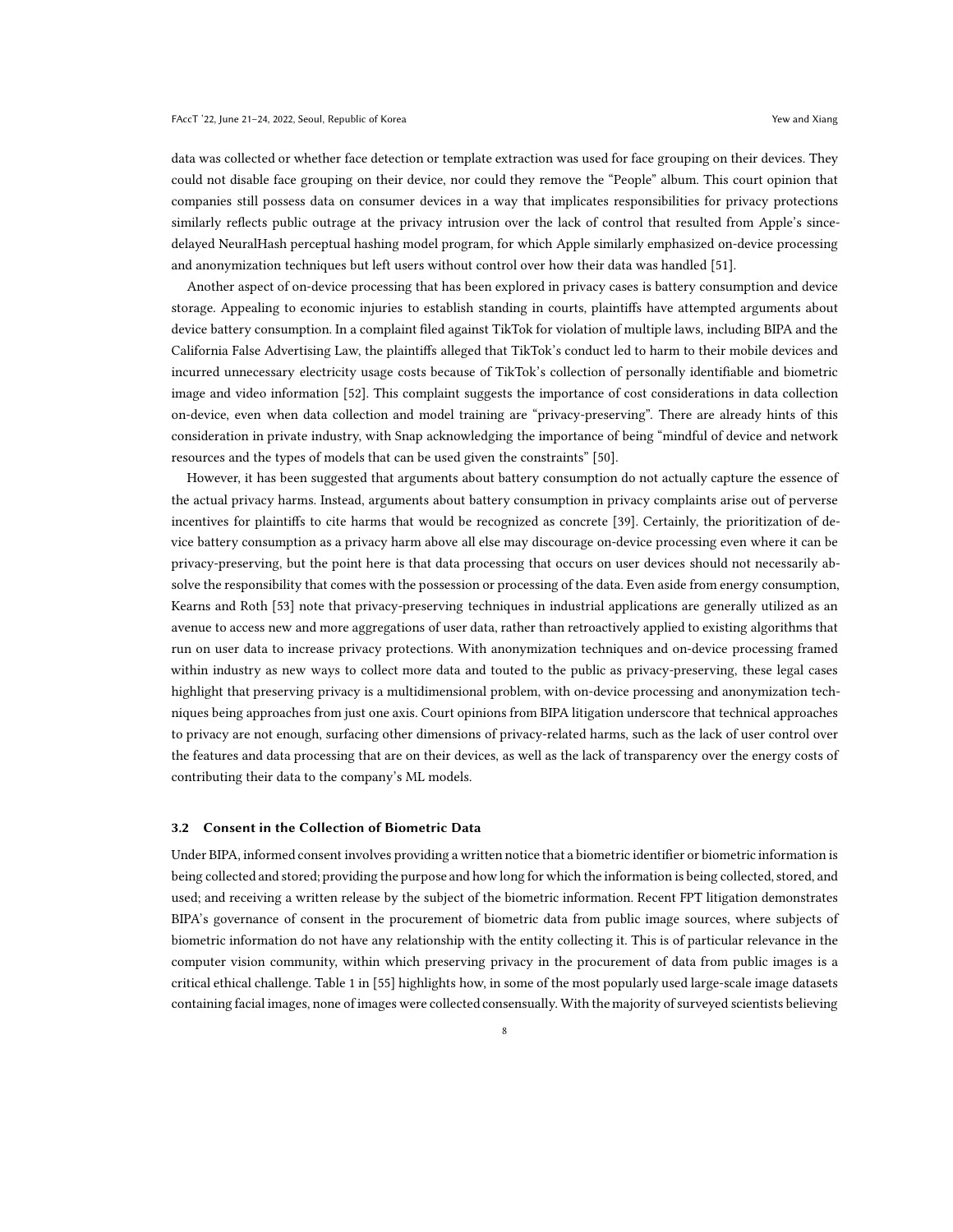that images are permissible to collect if they are available online or based on licenses [\[57\]](#page-15-8), BIPA's singular focus on informed consent for privacy-preserving FPT may not be similarly shared by the technical community.

Privacy and fairness in the development of FPT can be difficult to optimize for simultaneously [\[56\]](#page-15-9). While Buolamwini and Gebru [\[10\]](#page-13-9) attributed the unfairness and disparities in the performance of FPT for darker-skinned, femininepresenting individuals to a lack of sufficiently diverse training datasets featuring such individuals, as Xiang [\[56](#page-15-9)] discusses, with the need for millions of images in the development of FPT, from a large number of globally diverse data subjects is a non-trivial task that can easily go wrong and requires clearer regulatory guidance. Andrus et al. [\[58\]](#page-15-10) also highlight the many privacy challenges to mitigate biases within AI systems, including challenges that come with obtaining consent for the procurement of demographic data to be able to check for diversity and bias in the first place. Xiang [\[56\]](#page-15-9) also notes the differences between companies that can collect large image datasets from users who upload their images for free and provide consent in exchange for services versus companies that do not have users directly providing such data, highlighting possible competition issues. This suggests the need for investment in more open, consensual datasets that comply not only with privacy laws but also strong diversity requirements and fair compensation of data subjects.

While usage of publicly available images is common in computer vision, including in efforts to develop less biased models, a string of BIPA lawsuits spurred by the release of IBM's Diversity in Faces dataset [\[59](#page-15-11)] concluded that written consent is required even if the images are public and the companies do not have a relationship with the data subject. In Vance v. IBM, IBM was sued for the non-consensual extraction of plaintiffs' biometric data in the curation of IBM's Diversity in Faces dataset [\[31\]](#page-14-15), which was released and curated by IBM in response to challenges in building fair FPT [\[59](#page-15-11)]. Diversity in Faces consists of a selection of one million facial images from the YFCC100m dataset, which is a collection of over 99 million photographs from Flickr under a creative commons commercial or non-commercial license [\[60\]](#page-15-12). The court affirmed the plaintiffs' allegations of IBM's BIPA violations requiring written consent in the collection and dissemination of biometric information. Building off this lawsuit, in Vance v. Microsoft and Vance v. Amazon, Microsoft and Amazon were sued for using IBM's Diversity in Faces dataset to train their FPT. Similarly, while the companies argued that the consent policy did not apply when there was not a direct relationship between the subject of the information and the company, the court overseeing these two cases had the opinion that consent under BIPA Section 15(b) is required "when a private entity collects, captures, purchases, trades for, or gets biometric data in some other way" [\[61\]](#page-15-13), and that Microsoft and Amazon procured the data "some other way" through IBM's dataset.

But even with BIPA's requirement of consent from subjects in public data sources, there remains uncertainty around how consent should and can be obtained from subjects in sources that historically have been treated as "fair game" for computer vision researchers. For example, for datasets that include the biometric information of subjects from Flickr images, the subjects of those images may not have any relationship with the publishers of the images. What is reasonable to ask companies to do to obtain consent from those subjects in these instances? Would those data sources simply be off-limits? What does that imply for past models developed using those images?

Other legal mechanisms that have been counted on to protect individuals' rights with regard to image datasets, such as copyright and licenses, have also not been the most effective. Copyright does not protect the privacy rights of subjects of the photograph, but the expression rights of the authors of the photograph. As Sobel [\[62](#page-15-14)] notes, what is useful to facial processing algorithms is usually not the portions of photographs that contain copyrightable artistic expressions, but clear, plain images of faces. So, the data that is useful to these algorithms is "unrelated to the expression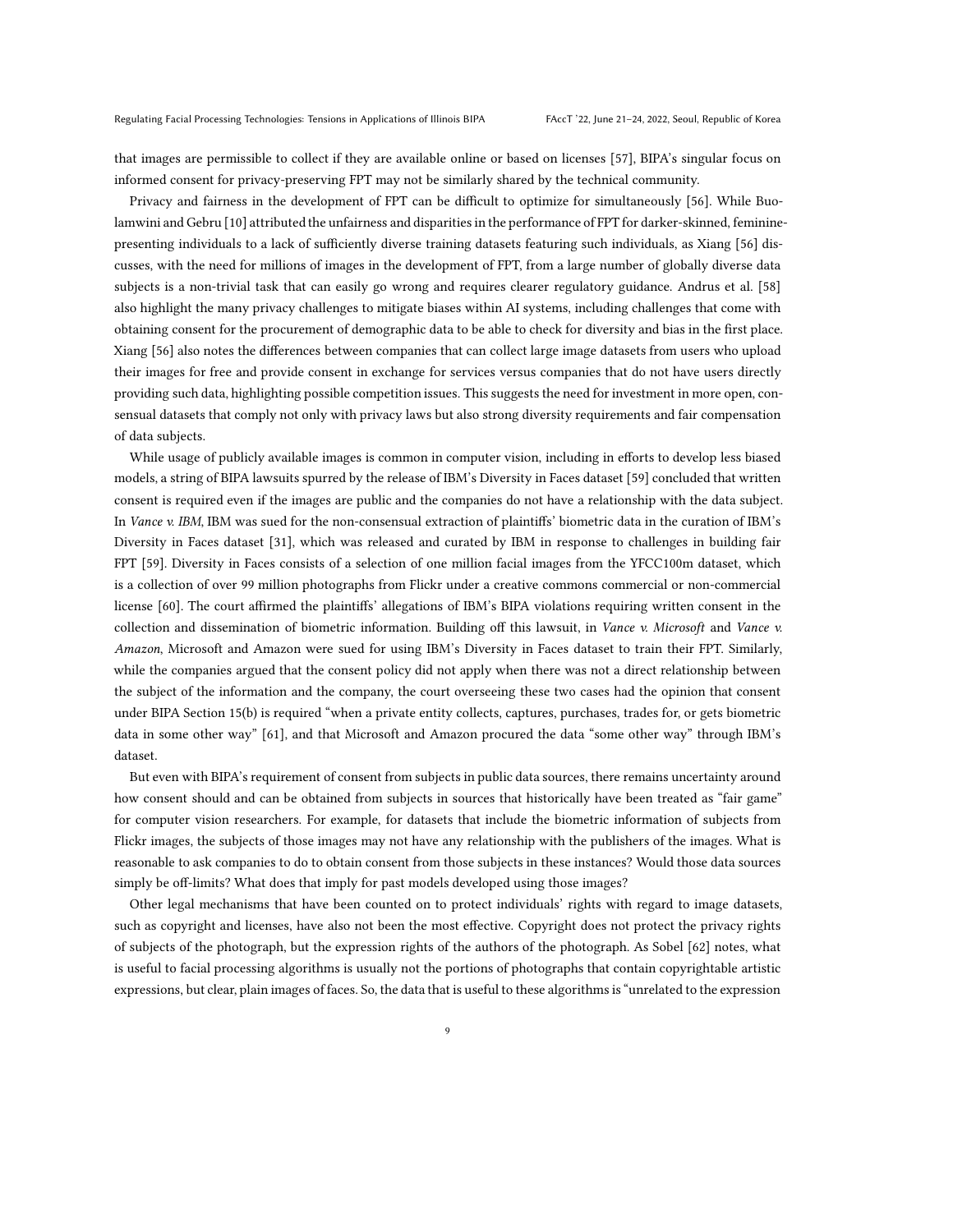in a photograph that copyright protects" [\[62](#page-15-14)]. Peng et al. [\[63](#page-15-15)] also suggest the ineffectiveness of licenses in prohibiting commercial use of datasets, noting the use of certain datasets in commercial settings against the curators' intentions.

#### <span id="page-9-0"></span>3.3 Identifiability

BIPA litigation has surfaced two points in the realm of subject identifiability in FPT. First, because, for FPT, BIPA broadly protects "scans of face geometry", the identifiability of a particular technology that utilizes scans of face geometry has not been considered, as long as scans of face geometry are implicated. Additionally, the identifiability of scans of face geometry themselves have not mattered, as long as they are scans–meaning, face templates and facial landmarks have so far been treated similarly. This might run counter to both BIPA itself, which considers these scans "biometric identifiers" and emphasizes the potential for identity theft, as well as values in the technical community, which might emphasize the potential for identification. Second, while the technical community has made strides in techniques such as face replacement and obfuscation [\[64,](#page-15-16) [65\]](#page-15-17) to decrease the level of identifiability of subjects in images and videos, BIPA explicitly excludes protections for photographs, including facial photographs, and BIPA FPT litigation has not addressed subject identifiability in images. There is a contrasting lack of acknowledgement by courts of the degree of identifiability of a piece of technology or data and the harms resulting from the collection and distribution of identifying facial images. In this section, we elaborate on and discuss the implications of these two points for FPT development.

As long as scans of face geometry are collected and used, it has not been seriously considered in courts whether the scans or the particular technology resulting from the scans identifies or has the capability to identify individuals. Both Apple and Shutterfly claimed that their face grouping technologies are "anonymous" because the technology does not attempt to identify any faces, but to group similar faces [\[30](#page-14-14), [66\]](#page-15-18). Shutterfly settled the lawsuit with \$6.75 million before the argument could be addressed [\[66\]](#page-15-18). However, the District Court did not agree with Apple that face grouping was anonymous because Apple still collected face templates, considered a scan of face geometry. But even when the underlying data is a scan of face geometry, the identifiability of the scan can vary. In TikTok's settlement document, TikTok claimed that both the facial landmarks it collects and the demographic data generated from its landmarking technology are anonymous [\[52\]](#page-15-5). The company emphasized that the landmarks are incapable of identifying individuals and are used to locate certain features of the face and to derive visual patterns that indicate demographic characteristics. It is generally the case that facial landmarks have fewer identifying capabilities than face templates, but TikTok's argument was not explored further because TikTok settled the lawsuit [\[52](#page-15-5)]. This settlement might still speak to BIPA's emphasis on general scans of face geometry and the lack of consideration the policy has for the actual identifying capabilities of the scans or the technology resulting from the scans. This is especially interesting given the focus of the policy's legislative intent on identity theft and the uniqueness of biometric data to a particular individual.

Another feature of BIPA that can lead to identifiability tensions in the development of FPT is its explicit exclusion of photographs. In Vance v. IBM, landmarks and other measurements were extracted from the plaintiff's facial images and published alongside their facial images as part of the Diversity in Faces dataset. The plaintiff's complaint in IBM's case noted the privacy intrusion that came with the mass collection and distribution of their identifying facial images as well as biometric data [\[67\]](#page-15-19). On the other hand, the court, in line with BIPA, focused on the biometric measurements that accompanied the images [\[31](#page-14-15)]. The explicit exclusion of photographs from BIPA's definition of biometric identifiers, and, thus, BIPA protections, has placed legal focus on the extraction of biometric data from facial images, rather than on the mass collection and distribution of facial images themselves as part of image datasets. Indeed, in American Civil Liberties Union v. Clearview AI, Inc., the court noted that "BIPA does not prohibit Clearview from collecting or republishing publicly-available photographs or expressing an opinion about who is pictured in them" [\[68\]](#page-15-20).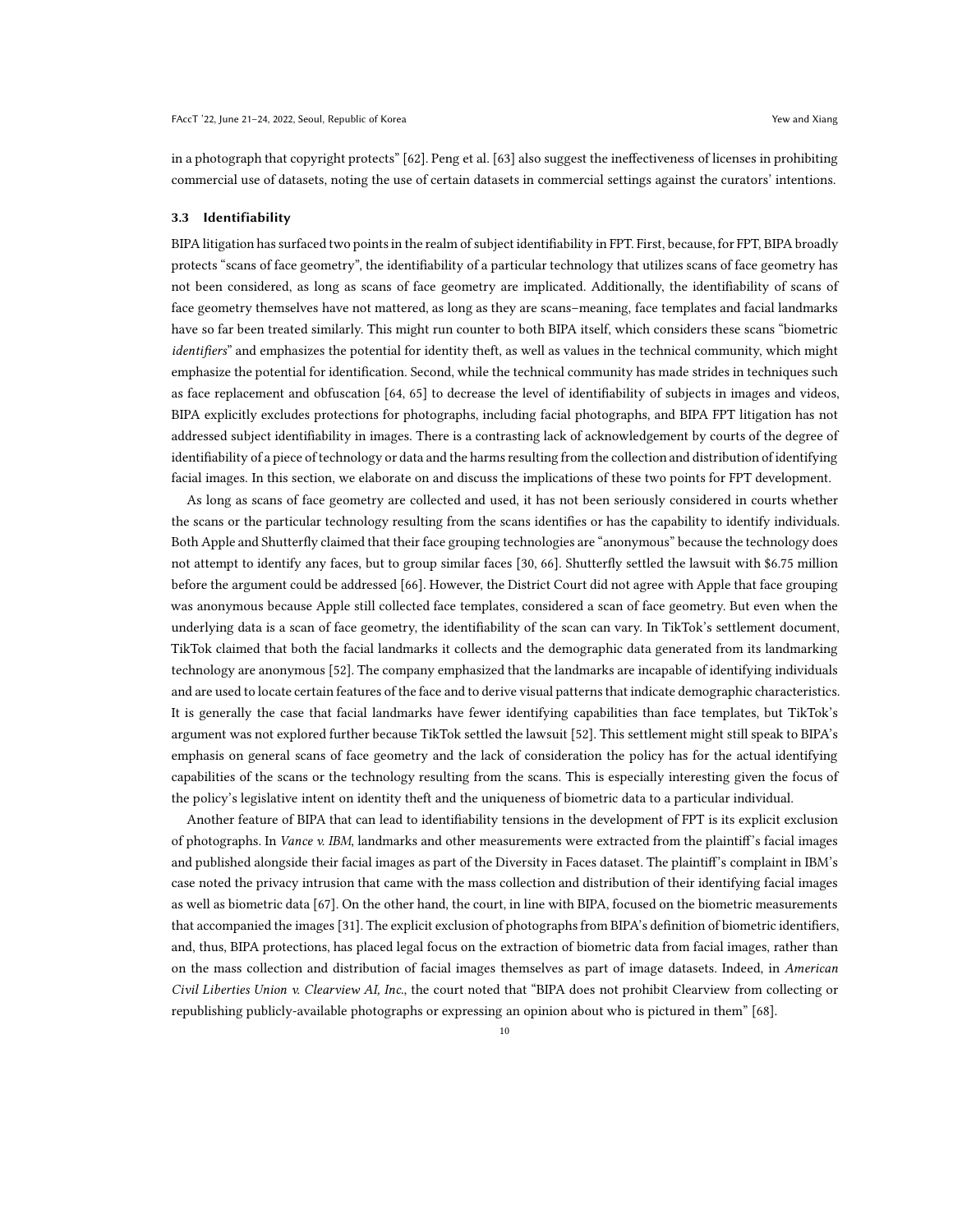While facial images in the context of FPT tend to be inextricably tied to biometric data extraction, images themselves are also identifying pieces of data. Even without face templates or facial landmarks attached to them, images are still identifying and can include sensitive information such as time and location data [\[69\]](#page-15-21). In image databases used for training computer vision technologies, after the images are selected and used as part of the image dataset, it is possible that the image is subsequently removed from the original source while it still lives on in the dataset. In fact, as Peng [\[70](#page-15-22)] notes, images that are removed from training datasets can become even more widely distributed, as they are included in copies of datasets made by other researchers. Additionally, the harms that can come from the non-consensual collection and distribution of facial images versus the non-consensual collection and distribution of biometric information have also been addressed as distinct privacy harms in the literature [\[71](#page-15-23)] (though both can be imparted through FPT development and deployment). Perhaps in recognition of the distinct privacy intrusions that can come with the distribution of identifying facial images, other policies such as the CCPA [\[16](#page-14-0)] and the EU General Data Protection Regulation (GDPR) [\[72\]](#page-15-24) include facial images as part of their definitions of biometric data.

The exclusion of facial images from privacy protections in privacy policies for FPT can also present conflicting incentives in de-identification processes for the development of FPT. With BIPA being agnostic to both the identifiability of the technology resulting from the use of biometric identifiers and the biometric identifiers themselves, the bounds of its regulatory power for technical operations that could increase the level of privacy in image datasets become murky.

One goal in the technical community is to allow researchers access to good quality image data while maintaining the privacy of faces in images. Towards this goal, ImageNet, one of the largest and most widely used image datasets for object detection (not for face detection or recognition tasks), was re-released with obfuscated faces [\[64\]](#page-15-16). Yang et al. [\[64](#page-15-16)] show that, even with face obfuscation, object detection algorithms trained on ImageNet still exhibit a high degree of accuracy for object-related tasks. The authors use Amazon Rekognition's face detection API to detect faces and crowdsourcing to further refine their results. What is worth noting here, though, is that Amazon Rekognition's DetectFaces operation detects faces by looking for "key facial features such as eyes, nose, and mouth" [\[73](#page-15-25)]. By default, the location of those features are returned when a call to the API is made, but they are not used in the annotations and the call is a non-persisting call, This means that data extracted or used during the function call is not stored [\[73\]](#page-15-25). Here, bounding boxes from the API, which may use facial landmarks, are required in the blurring of faces in images. So, if facial landmarks are considered biometric identifiers, the collection or capturing of these facial features by private entities would require notification and consent from subjects under BIPA. Taken to the extreme, perhaps counterintuitively, facial obfuscation on images to increase the level of privacy for subjects in the images could potentially violate BIPA because of the facial landmarks extracted along the way. This points to a tension in ambiguity between privacy protections for subjects in facial images, which has become increasingly important within the technical community, and protecting the subjects' scans of face geometry. But because facial images are not given any privacy protections under BIPA in the first place, it becomes unclear what the policy creates incentives for in this case.

The privacy intrusion that comes with the collection and distribution of identifying facial images has been addressed as part of FPT complaints and in the technical community, but has not been addressed in BIPA or BIPA litigation. It could be helpful, in laws that do include facial images as part of their definition of biometric data, to have clarity about privacy protections for images that have been blurred, or to provide incentives for companies to pursue privacypreserving techniques for images. Additionally, the actual identifying capabilities of the facial data that have been grouped under "biometric identifiers" have yet to be seriously considered. Regulatory consideration of the identifying capabilities of different scans of face geometry and the different kinds of legal protections that should be afforded as a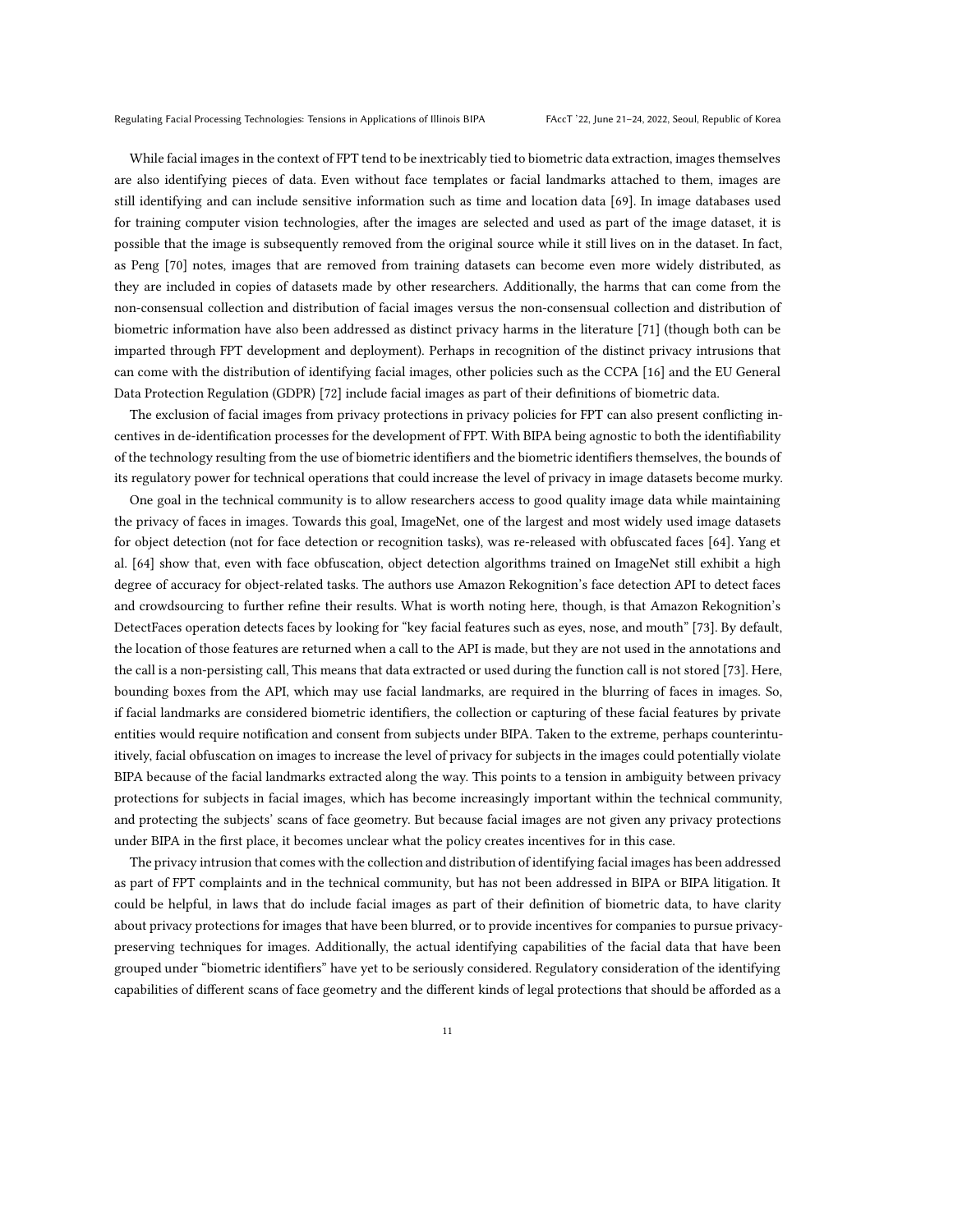result can be helpful, perhaps lending different treatment to facial landmarks that outline someone's eyes and lips just enough for virtual makeup application and the face templates used to unlock phones.

#### <span id="page-11-0"></span>3.4 Purpose of Data Use

Unlike federal privacy laws that protect specific domains of information, such as the Health and Insurance Portability Act (HIPAA) and Family Educational Rights and Privacy Act (FERPA), BIPA protects types of biometric identifiers and information rather than the purpose or the context in which the information is used. While disclosure of the purpose of information use is required as part of BIPA's consent policy, the purpose of use does not change the degree of protection that BIPA provides. However, as the survey in [\[41\]](#page-14-25) suggests, people have very different attitudes based on how their biometric data is used. BIPA's governance of information has allowed it to govern multiple steps in the building and deployment of a broad range of FPT, but the policy's affordance of the same level of privacy protections to biometric identifiers and information no matter how the data is used contrasts significantly from surveyed attitudes, as well as attitudes in the technical community about how to reason about the contextual design of FPT.

Much of the discourse surrounding FPT harms is concerned with its use in high-stakes areas, such as in law enforcement, where the utilization of FPT has led to false arrests and bannings from commercial establishments. A combination of the efficiency with which potential face matches can be found with FPT and the inaccuracy of FPT on dark-skinned and/or feminine-presenting faces create breeding grounds for disaster. Additionally, aside from assessments of potential material harms, how people perceive the level of privacy intrusion introduced by FPT is also highly related to how it is used. For example, while people may generally be comfortable with the use of FPT to unlock their phones, they are generally uncomfortable with the use of FPT to surveil in public contexts [\[41](#page-14-25)].

Similarly, there is an attitude among FPT researchers that the ethical risks associated with face filters differ from the risks associated with searchable face databases, with one researcher bringing up an implicit distinction that is made within the technical community between face filters and surveilling face identification technology—noting that "no one's threatening your Snapchat filter" [\[75\]](#page-15-26). Except that, in some sense, people are. TikTok's collection and use of facial landmarks from its users for face filters, stickers, and demographic classification without obtaining requisite consent landed the company in a 92-million-dollar BIPA settlement [\[52\]](#page-15-5). In this situation, the major privacy intrusion may not be in the possession of the data itself or in the application of that data to impose face filters and stickers on users, but in the misuse of facial landmarks to perform unexpected and intrusive operations, such as demographic classification for advertisement targeting. But, under BIPA, policies do not differentiate between use cases of facial landmarks. In TikTok's settlement document, the court suggests that it is the underlying data itself that gives rise to BIPA protections, not necessarily their applications [\[52\]](#page-15-5). Given BIPA's focus on information, just the underlying data in face filters and demographic classification is considered in determining the plausibility of BIPA protections, not how the FPT is used. The policy's approach, then, differs quite substantially from the European Union's proposed Artificial Intelligence Act, which has separate policies based on whether the use of an AI system is "high-risk" or "low-risk". Under the EU's proposed AI Act, the use of AI systems that detect demographic information using biometric data, or "biometric categorisation systems", must be disclosed [\[76\]](#page-15-27). It might govern TikTok's use of biometric data to categorize its users differently from its use of biometric data to apply face filters, more aptly capturing the privacy intrusion that is described in [\[74](#page-15-0)]. Just as Selbst et al. [\[77](#page-15-28)] encourages the widening of abstraction boundaries in the development of facial recognition technology to encompass the contexts under which they are deployed, we also encourage a policy approach that considers the context under which biometric data or FPT are used.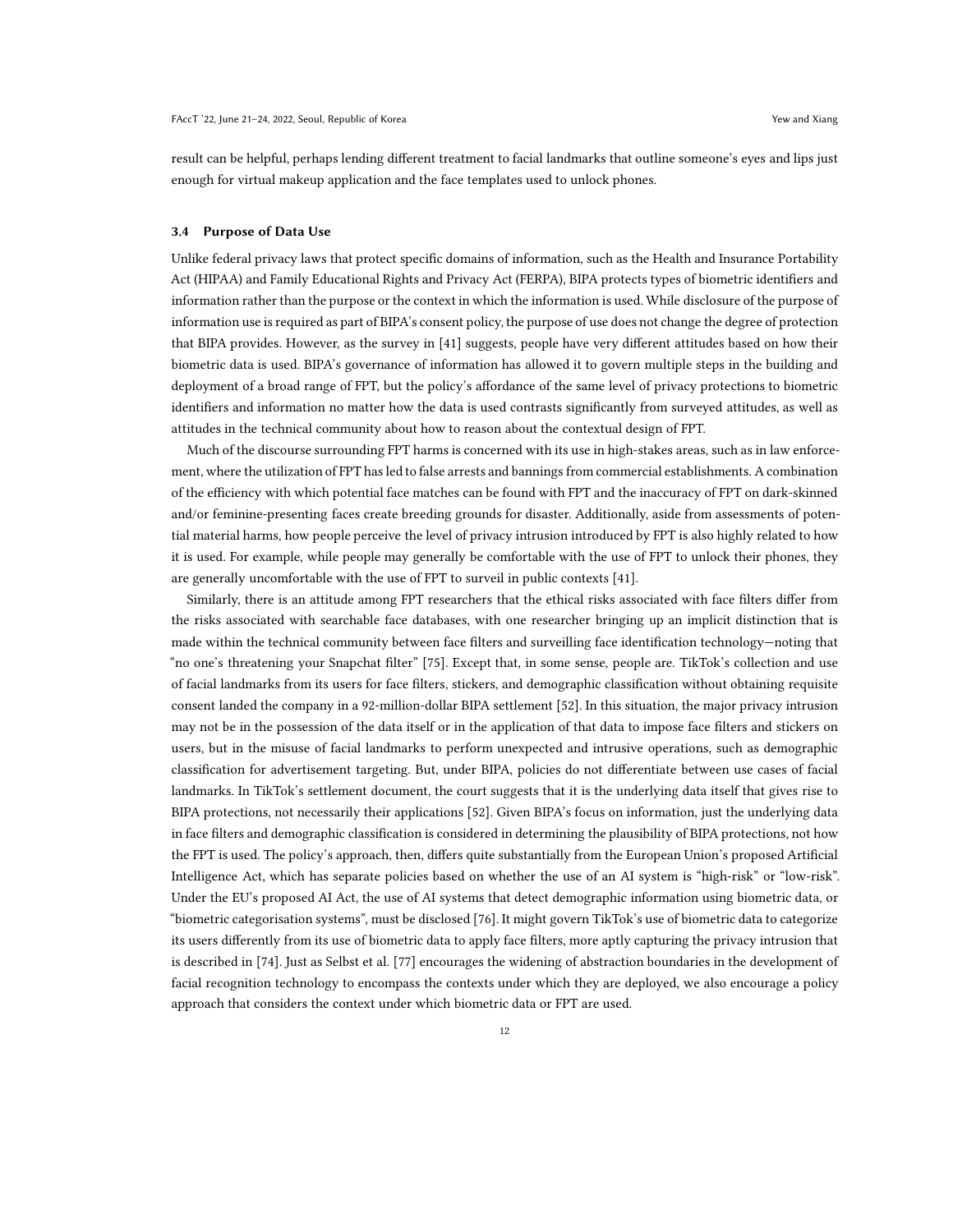### 4 TECHNOLOGY AND POLICY IMPLICATIONS

With private and public actors building FPT in an increasing number of settings, these privacy tensions imply several implications for FPT policies and FPT development moving forward. Firstly, it is important for FPT policies to recognize protections for subjects of both facial images and biometric data, and possibly a consideration of the intersection of these protections, such as cases where the obfuscation of faces on a large scale require the extraction of biometric data. Here, it may be helpful to acknowledge privacy-preserving techniques for both forms of data, such as the encryption of biometric data and face obfuscation in images. For example, ways in which other policies have created incentives for the employment of privacy-preserving techniques have been through carve-outs for when data is anonymized under GDPR [\[72\]](#page-15-24) or encrypted under CCPA [\[16](#page-14-0)]. The effects of Illinois BIPA's governance of FPT thus far have generally just been companies just not offering certain biometric features in Illinois [\[26,](#page-14-10) [28](#page-14-12)], rather than an effort to comply with the policy in the development of FPT. There is not a clear path that the policy offers companies who do want to build and deploy technologies in Illinois that incorporate biometric data. On the other hand, under the GDPR, many companies have invested in anonymization techniques, and there have been several large-scale implementations of anonymization libraries [\[78,](#page-16-1) [79\]](#page-16-2). Meanwhile, it is important for FPT developers to keep privacy values beyond purely technical notions of anonymization in mind. These considerations include user control over data, even if all data processing happens on the device, and, perhaps, even the consideration of battery consumption involved in the processing of data for a purpose that the user did not consent to.

Second, it is important to critically examine the role of identifiability in FPT policies. High levels of identifiability and identity theft should not be the only markers of a cognizable privacy intrusion in the context of FPT. For instance, facial landmarks, which typically do not provide as much identifiability information as face templates, can also be used in emotion recognition and to infer sensitive characteristics such as race and gender. But, where identifiability harms are present, it can be important to address the feasibility of identification from different forms of FPT and data used for FPT, e.g., the difference in identifiability levels in face templates versus facial landmarks. Next, there should be a consideration of the settings and contexts under which FPT are deployed. Public attitudes towards FPT suggest that there is less of a privacy intrusion with FPT applied onto oneself, such as the use of facial information to log into a bank account or the application of face filters, versus the collection of facial information through surveillance in a commercial establishment or on a public street [\[41\]](#page-14-25). This difference in the level of privacy intrusion when FPT are applied to oneself versus when FPT are used by someone else may also be captured in the EU AI Act's emphasis on remote biometric identification [\[76\]](#page-15-27).

Finally, FPT policies should provide meaningful guardrails in the procurement of biometric training data. Determinations of particularized harms in the context of BIPA's profit clause bring to light a lack of recognition of the value and contribution of biometric training data for FPT, as well as the growing market for biometric training data. For FPT policy to provide these guardrails, there must be a recognition of the fundamentality of training data to FPT functionality and the privacy intrusions that can come, not only with the dissemination of biometric data in the final product, but also the procurement of that data in the development of FPT.

## 5 CONCLUSION

An understanding of privacy values for FPT in technical and legal communities is crucial to the development of wellinformed technology policies and the development and deployment of FPT that are aligned with human norms more broadly. In this paper, we establish and explore Illinois BIPA's role as a major governing mechanism for FPT in the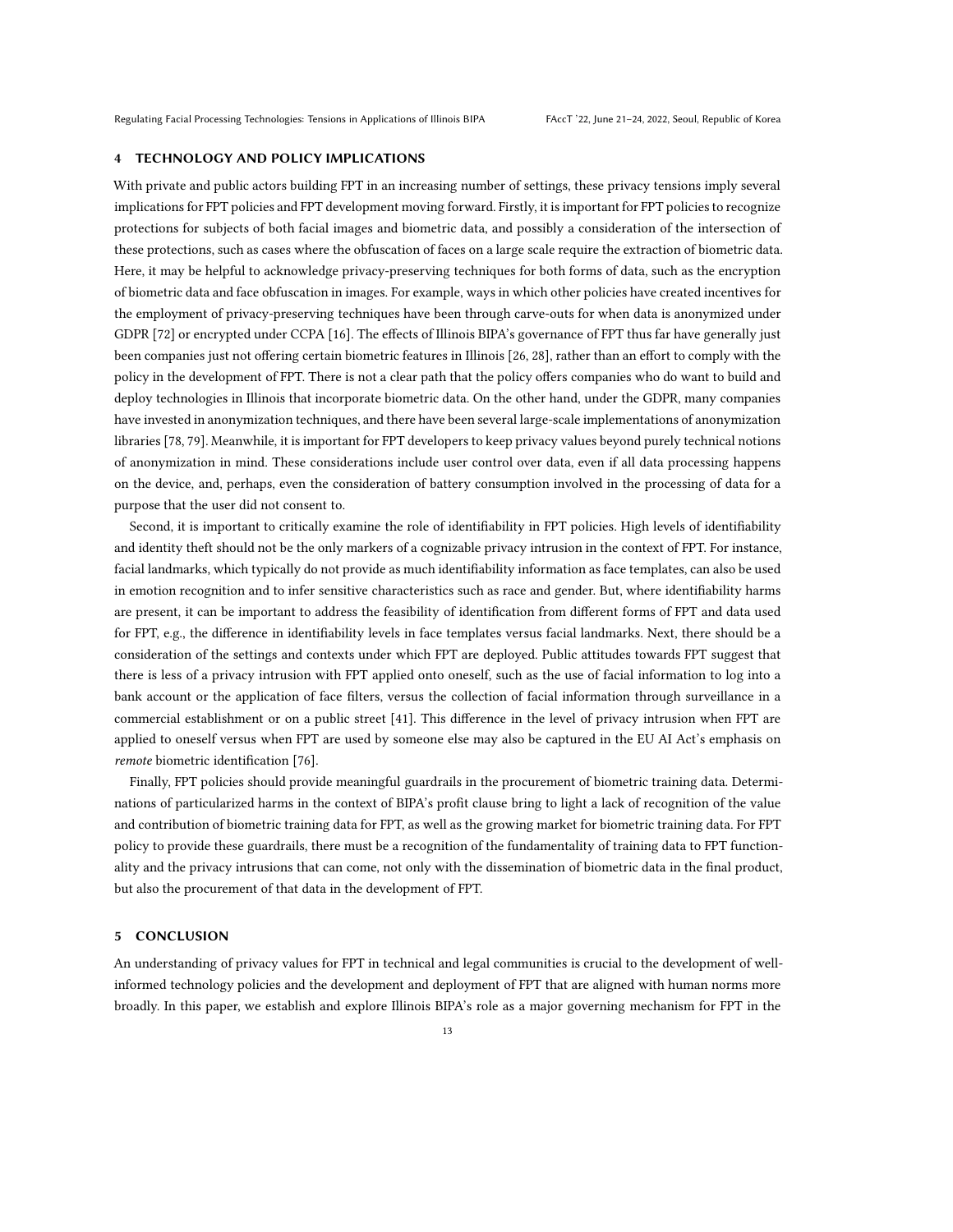United States, point out four disconnects in considerations between technical and legal communities that have arisen out of BIPA litigation and suggest implications for future policy design and FPT development. We found that (i) while the technical community has placed significant privacy value in on-device processing, the legal community has emphasized control over data even when it is completely processed on-device and in fact treats the battery power used in on-device processing as an economic harm; (ii) while the technical community has made strides in de-identification techniques for FPT, such as for face obfuscation, there is not an accompanying legal acknowledgement of these advances in BIPA litigation; (iii) while the legal community has emphasized informed consent as an important value in privacy-preserving FPT through BIPA, the technical community's implementation of informed consent has been very mixed, especially when pursuing other values like fairness; and (iv) while the technical community has placed an emphasis on the purpose of data use in determining levels of privacy protections, BIPA has treated the collection of data for all use cases similarly. Addressing these disconnects will be critical in the development of policies and technologies that are, taken together, oriented towards the mitigation of harms.

## ACKNOWLEDGMENTS

We thank Jerone Andrews and Dora Zhao for their terrific insight and their support throughout this research project. We are also grateful to Berhard Egger and Leilani Gilpin for clarifications about the identifiability of different forms of facial data, as well as to Kaiyu Yang for answering questions about ImageNet obfuscation. Finally, we thank Christian Cmehil-Warn for helpful discussions, Rebecca Spiewak for her valuable edits, and the anonymous reviewers for their constructive feedback.

#### **REFERENCES**

- <span id="page-13-0"></span>[1] In re Facebook Biometric Information Privacy Litigation, (N.D. Cal. 2021) (ORDER RE FINAL APPROVAL, ATTORNEYS' FEES AND COSTS, AND INCENTIVE AWARDS. Signed by Judge James Donato on 2/26/2021. (jdlc2S, COURT STAFF) (Filed on 2/26/2021)), [https://www.govinfo.gov/app/](https://www.govinfo.gov/app/details/USCOURTS-cand-3_15-cv-03747/USCOURTS-cand-3_15-cv-03747-16) [details/USCOURTS-cand-3\\_15-cv-03747/USCOURTS-cand-3\\_15-cv-03747-16.](https://www.govinfo.gov/app/details/USCOURTS-cand-3_15-cv-03747/USCOURTS-cand-3_15-cv-03747-16)
- <span id="page-13-1"></span>[2] Jerome Pesenti. 2021. An Update On Our Use of Face Recognition. [https://perma.cc/4L3M-7EEZ.](https://perma.cc/4L3M-7EEZ)
- <span id="page-13-2"></span>[3] Inioluwa Deborah Raji and Genevieve Fried. 2020. About Face: A Survey of Facial Recognition Evaluation. Presented at the AAAI 2020 Workshop on AI Evaluation.
- <span id="page-13-3"></span>[4] Dave Gershgorn. 2021. Black teen barred from skating rink by inaccurate facial recognition. [https://www.theverge.com/2021/7/15/22578801/black](https://www.theverge.com/2021/7/15/22578801/black-teen-skating-rink-inaccurate-facial-recognition)[teen-skating-rink-inaccurate-facial-recognition.](https://www.theverge.com/2021/7/15/22578801/black-teen-skating-rink-inaccurate-facial-recognition)
- <span id="page-13-4"></span>[5] Mitchell Clark. 2021. Students of color are getting flagged to their teachers because testing software can't see them. [https://www.theverge.com/](https://www.theverge.com/2021/4/8/22374386/proctorio-racial-bias-issues-opencv-facial-detection-schools-tests-remote-learning) [2021/4/8/22374386/proctorio-racial-bias-issues-opencv- facial-detection- schools-tests-remote-learning.](https://www.theverge.com/2021/4/8/22374386/proctorio-racial-bias-issues-opencv-facial-detection-schools-tests-remote-learning)
- <span id="page-13-5"></span>[6] Erin Durkin. 2019. New York tenants fight as landlords embrace facial recognition cameras[. https://www.theguardian.com/cities/2019/may/29/new](https://www.theguardian.com/cities/2019/may/29/new-york-facial-recognition-cameras-apartment-complex)[york-facial-recognition-cameras-apartment-complex.](https://www.theguardian.com/cities/2019/may/29/new-york-facial-recognition-cameras-apartment-complex)
- <span id="page-13-6"></span>[7] Tate Ryan-Mosley. 2021. The new lawsuit that shows facial recognition is officially a civil rights issue. [https://www.technologyreview.com/2021/](https://www.technologyreview.com/2021/04/14/1022676/robert-williams-facial-recognition-lawsuit-aclu-detroit-police/) [04/14/1022676/robert-williams-facial-recognition-lawsuit-aclu-detroit-police/.](https://www.technologyreview.com/2021/04/14/1022676/robert-williams-facial-recognition-lawsuit-aclu-detroit-police/)
- <span id="page-13-7"></span>[8] Elaisha Stokes. 2020. Wrongful arrest exposes racial bias in facial recognition technology. [https://www.cbsnews.com/news/detroit-facial](https://www.cbsnews.com/news/detroit-facial-recognition-surveillance-camera-racial-bias-crime/)[recognition-surveillance-camera-racial-bias-crime/.](https://www.cbsnews.com/news/detroit-facial-recognition-surveillance-camera-racial-bias-crime/)
- <span id="page-13-8"></span>[9] Bill Chappell. 2019. ICE Uses Facial Recognition To Sift State Driver's License Records, Researchers Say[. https://www.npr.org/2019/07/08/739491857/](https://www.npr.org/2019/07/08/739491857/ice-uses-facial-recognition-to-sift-state-drivers-license-records-researchers-say) [ice-uses-facial-recognition- to-sift-state-drivers-license-records-researchers-say.](https://www.npr.org/2019/07/08/739491857/ice-uses-facial-recognition-to-sift-state-drivers-license-records-researchers-say)
- <span id="page-13-9"></span>[10] Joy Buolamwini and Timnit Gebru. 2018. Gender Shades: Intersectional Accuracy Disparities in Commercial Gender Classification. In Proceedings of the 1st Conference on Fairness, Accountability and Transparency, 77-91.
- <span id="page-13-10"></span>[11] Somerville City Council. 2019. Ordinance No. 2019-16.
- <span id="page-13-11"></span>[12] Maine State Legislature. 2021. An Act To Increase Privacy and Security by Regulating the Use of Facial Surveillance Systems by Departments, Public Employees and Public Officials.
- <span id="page-13-12"></span>[13] New York State Assembly. 2021. Biometric Privacy Act.
- <span id="page-13-13"></span>[14] Tom Simonite. 2021. Facial Recognition is Banned—But It's Still Everywhere. [https://www.wired.com/story/face-recognition-banned-but](https://www.wired.com/story/face-recognition-banned-but-everywhere/)[everywhere/.](https://www.wired.com/story/face-recognition-banned-but-everywhere/)
- <span id="page-13-14"></span>[15] Texas Legislature. 2017. Business and Commerce Code Chapter 503 | Capture or Use of Biometric Identifier.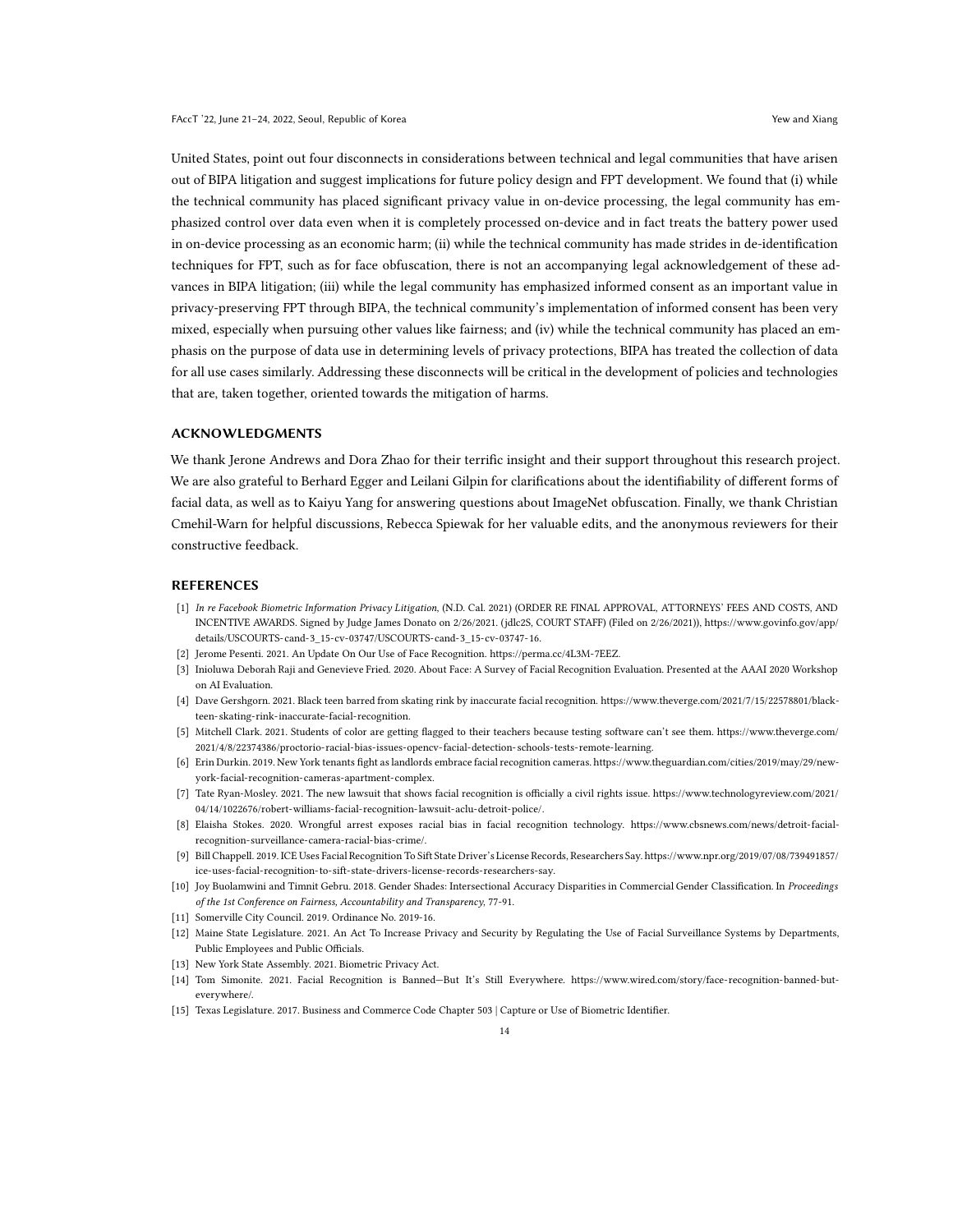Regulating Facial Processing Technologies: Tensions in Applications of Illinois BIPA FAccT '22, June 21-24, 2022, Seoul, Republic of Korea

- <span id="page-14-0"></span>[16] California Legislature. 2018. California Consumer Privacy Act of 2018.
- <span id="page-14-1"></span>[17] Illinois Legislature. 2008. Biometric Information Privacy Act.
- <span id="page-14-2"></span>[18] Woody Hartzog. 2021. BIPA: The Most Important Biometric Privacy Law in the US? Regulating Biometrics: Global Approaches and Urgent Questions, ed. Amba Kak (AI Now 2020), 96-103.
- <span id="page-14-3"></span>[19] Miracle-Pond v. Shutterfly, (C.C. Ill. 2021) (ORDER GRANTING FINAL APPROVAL OF CLASS ACTION SETTLEMENT, AWARDING ATTORNEYS' FEES AND SERVICE AWARDS. Signed by Raymond W. Mitchell on 9/9/2021. (Filed on 9/9/2021)), [https://shutterflybipasettlement.com/wp-content/](https://shutterflybipasettlement.com/wp-content/uploads/2021/09/Final-Approval-Order.pdf) [uploads/2021/09/Final-Approval-Order.pdf.](https://shutterflybipasettlement.com/wp-content/uploads/2021/09/Final-Approval-Order.pdf)
- <span id="page-14-4"></span>[20] In re: TikTok, Inc., Consumer Privacy Litigation, (N.D. Ill. 2021) (MEMORANDOM OPINION AND ORDER. Signed by John Z. Lee on 9/30/2021. (Filed on 9/30/2021)), [https://www.govinfo.gov/content/pkg/USCOURTS-ilnd-1\\_20-cv-04699/pdf/USCOURTS-ilnd-1\\_20-cv-04699-0.pdf.](https://www.govinfo.gov/content/pkg/USCOURTS-ilnd-1_20-cv-04699/pdf/USCOURTS-ilnd-1_20-cv-04699-0.pdf)
- <span id="page-14-5"></span>[21] Davis E. King. 2017. [https://github.com/davisking/dlib-models#shape\\_predictor\\_5\\_face\\_landmarksdatbz2.](https://github.com/davisking/dlib-models#shape_predictor_5_face_landmarksdatbz2)
- <span id="page-14-6"></span>[22] Snapchat Lens Studio. [https://lensstudio.snapchat.com/guides/face/face-effects/face-landmark/.](https://lensstudio.snapchat.com/guides/face/face-effects/face-landmark/)
- <span id="page-14-7"></span>[23] Abhinav Kumar, Tim K. Marks, Wenxuan Mou, Ye Wang, Michael Jones, Anoop Cherian, Toshiaki Koike-Akino, Xiaoming Liu, Chen Feng. 2020. LUVLi Face Alignment: Estimating Landmarks' Location, Uncertainty, and Visibility Likelihood. Proceedings of the IEEE/CVF Conference on Computer Vision and Pattern Recognition (CVPR), 2020, 8236-8246.
- <span id="page-14-8"></span>[24] Apple Developer. [https://developer.apple.com/documentation/vision/tracking\\_the\\_user\\_s\\_face\\_in\\_real\\_time.](https://developer.apple.com/documentation/vision/tracking_the_user_s_face_in_real_time)
- <span id="page-14-9"></span>[25] Ivona Tautkute, Tomasz Trzcinski, and Adam Bielski. 2018. I Know How You Feel: Emotion Recognition with Facial Landmarks. In Proceedings of the IEEE Conference on Computer Vision and Pattern Recognition Workshops, 1878-1880.
- <span id="page-14-10"></span>[26] Alix Langone. 2018. You Can't Use Google's New Selfie Art App in These States. [https://time.com/5106798/google-selfie-app-not-work-states/.](https://time.com/5106798/google-selfie-app-not-work-states/)
- <span id="page-14-11"></span>[27] Google Support. Familiar face detection. [https://support.google.com/googlenest/answer/9268625.](https://support.google.com/googlenest/answer/9268625)
- <span id="page-14-12"></span>[28] Sony. 2018. Why is aibo Not for Sale in Illinois? [https://www.sony.com/electronics/support/articles/00202844.](https://www.sony.com/electronics/support/articles/00202844)
- <span id="page-14-13"></span>[29] Lujan v. Defenders of Wildlife, 504 U.S. 555 (1992).
- <span id="page-14-14"></span>[30] Hazlitt v. Apple Inc., 500 F. Supp. 3d 738, 2020 U.S. Dist. LEXIS 210963, 2020 WL 6681374 (United States District Court for the Southern District of Illinois, November 12, 2020, Filed).
- <span id="page-14-15"></span>[31] Vance v. IBM, 2020 U.S. Dist. LEXIS 168610, 2020 WL 5530134 (United States District Court for the Northern District of Illinois, Eastern Division, September 15, 2020, Filed).
- <span id="page-14-16"></span>[32] Vance v. Microsoft Corp., 525 F. Supp. 3d 1287, 2021 U.S. Dist. LEXIS 48350, 2021 WL 963485 (United States District Court for the Western District of Washington, March 15, 2021, Filed).
- <span id="page-14-18"></span>[33] Flores v. Motorola Sols., Inc., 2021 U.S. Dist. LEXIS 21937, 2021 WL 232627 (United States District Court for the Northern District of Illinois, Eastern Division, January 8, 2021, Filed).
- <span id="page-14-17"></span>[34] Vance v. Amazon.com Inc., 2021 U.S. Dist. LEXIS 72294, 2021 WL 1401633 (United States District Court for the Western District of Washington, April 14, 2021, Filed).
- <span id="page-14-19"></span>[35] Matt Fredrikson, Somesh Jha, and Thomas Ristenpart. 2015. Model Inversion Attacks that Exploit Confidence Information and Basic Countermeasures. [https://dl.acm.org/doi/pdf/10.1145/2810103.2813677.](https://dl.acm.org/doi/pdf/10.1145/2810103.2813677) Proceedings of the 22nd ACM SIGSAC Conference on Computer and Communications Security.
- <span id="page-14-20"></span>[36] Sidney Fussell. 2019. You No Longer Own Your Face. [https://www.theatlantic.com/technology/archive/2019/06/universities-record-students](https://www.theatlantic.com/technology/archive/2019/06/universities-record-students-campuses-research/592537/)[campuses-research/592537/.](https://www.theatlantic.com/technology/archive/2019/06/universities-record-students-campuses-research/592537/)
- <span id="page-14-21"></span>[37] Erroll Wood, Tadas Baltrušaitis, Charlie Hewitt, Sebastian Dziadzio, Matthew Johnson, Virginia Estellers, Thomas J. Cashman, and Jamie Shotton. 2021. Fake It Till You Make It: Face analysis in the wild using synthetic data alone. In Proceedings of the IEEE/CVF International Conference on Computer Vision. 2021, Virtual.
- <span id="page-14-22"></span>[38] Shruti Sannon and Dan Cosley. 2019. Privacy, Power, and Invisible Labor on Amazon Mechanical Turk. In Proceedings of the 2019 CHI Conference on Human Factors in Computing Systems (CHI '19). Association for Computing Machinery, New York, NY, USA, Paper 282, 1–12. [https://doi.org/10.](https://doi.org/10.1145/3290605.3300512) [1145/3290605.3300512.](https://doi.org/10.1145/3290605.3300512)
- <span id="page-14-23"></span>[39] Danielle Keats Citron and Daniel J. Solove. 2022. Privacy Harms. Boston University Law Review, Vol. 102, 2022.
- <span id="page-14-24"></span>[40] Rivera v. Google, Inc., 366 F. Supp. 3d 998, 2018 U.S. Dist. LEXIS 217710, 2018 WL 6830332 (United States District Court for the Northern District of Illinois, Eastern Division, December 29, 2018, Filed).
- <span id="page-14-25"></span>[41] Matthew B. Kugler. 2019. From Identification to Identity Theft: Public Perceptions of Biometric Privacy Harms. U.C. Irvine Law Review 10.
- <span id="page-14-26"></span>[42] Patel v. Facebook, Inc., 932 F.3d 1264, 2019 U.S. App. LEXIS 23673, 104 Fed. R. Serv. 3d (Callaghan) 760, 2019 WL 3727424 (United States Court of Appeals for the Ninth Circuit, August 8, 2019, Filed).
- <span id="page-14-29"></span>[43] Hazlitt v. Apple Inc., 543 F. Supp. 3d 643, 2021 U.S. Dist. LEXIS 110556, 2021 WL 2414669 (United States District Court for the Southern District of Illinois, June 14, 2021, Filed), available at [https://advance.lexis.com/api/document?collection=cases&id=urn:contentItem:62XF-NG91-DYMS-6011-](https://advance.lexis.com/api/document?collection=cases&id=urn:contentItem:62XF-NG91-DYMS-6011-00000-00&context=1516831) [00000-00&context=1516831.](https://advance.lexis.com/api/document?collection=cases&id=urn:contentItem:62XF-NG91-DYMS-6011-00000-00&context=1516831)
- <span id="page-14-27"></span>[44] Google Developers. Why On-Device Machine Learning? [https://developers.google.com/learn/topics/on-device-ml/learn-more.](https://developers.google.com/learn/topics/on-device-ml/learn-more)
- <span id="page-14-28"></span>[45] Apple. Privacy Features. [https://www.apple.com/privacy/features/.](https://www.apple.com/privacy/features/)
- <span id="page-14-30"></span>[46] Apple. Differential Privacy Technical Overview. [https://www.apple.com/privacy/docs/Differential\\_Privacy\\_Overview.pdf.](https://www.apple.com/privacy/docs/Differential_Privacy_Overview.pdf)
- <span id="page-14-31"></span>[47] Brendan McMahan and Daniel Ramage. 2017. Federated Learning: Collaborative Machine Learning without Centralized Training Data. [https://ai.](https://ai.googleblog.com/2017/04/federated-learning-collaborative.html) [googleblog.com/2017/04/federated-learning-collaborative.html.](https://ai.googleblog.com/2017/04/federated-learning-collaborative.html)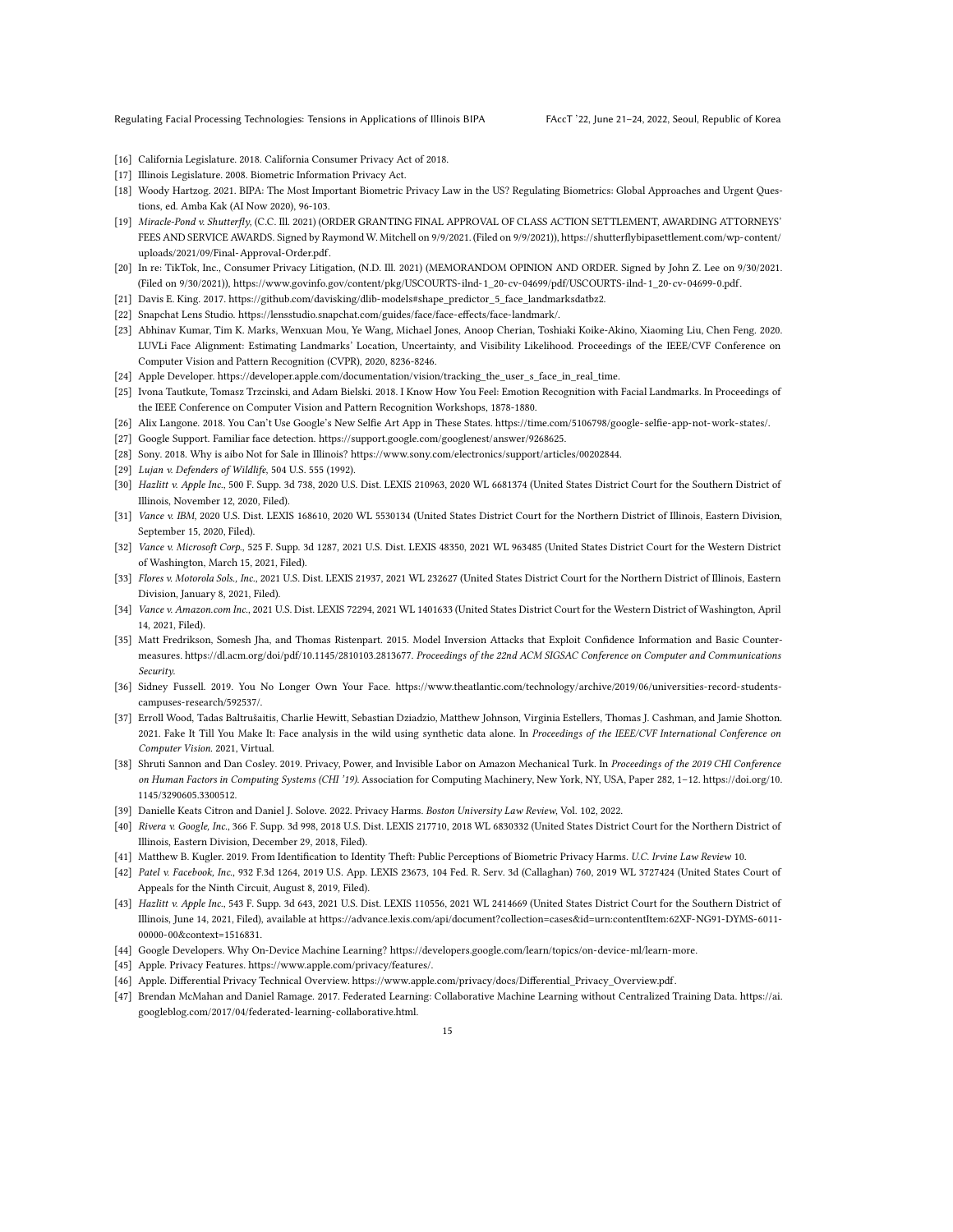- <span id="page-15-1"></span>[48] TensorFlow. Federated Learning for Image Classification. [https://www.tensorflow.org/federated/tutorials/federated\\_learning\\_for\\_image\\_](https://www.tensorflow.org/federated/tutorials/federated_learning_for_image_classification) [classification.](https://www.tensorflow.org/federated/tutorials/federated_learning_for_image_classification)
- <span id="page-15-2"></span>[49] Jaehyeok Kim, Taeheyong Park, Hyorin Kim, and Suhyun Kim. 2021. Federated Learning for Face Recognition. In Proceedings of the 2021 IEEE International Conference on Consumer Electronics (ICCE). DOI: [10.1109/ICCE50685.2021.9427748.](10.1109/ICCE50685.2021.9427748)
- <span id="page-15-3"></span>[50] Snap Engineering. 2020. Device-Distributed Machine Learning. [https://eng.snap.com/device-distributed-machine-learning/.](https://eng.snap.com/device-distributed-machine-learning/)
- <span id="page-15-4"></span>[51] Zack Whittaker. 2021. Apple's CSAM detection tech is under fire—again[. https://techcrunch.com/2021/08/18/apples-csam-detection- tech-is-under](https://techcrunch.com/2021/08/18/apples-csam-detection-tech-is-under-fire-again)[fire-again.](https://techcrunch.com/2021/08/18/apples-csam-detection-tech-is-under-fire-again)
- <span id="page-15-5"></span>[52] In re TikTok, Inc., Consumer Privacy Litigation, (N.D. Ill. 2021) (CONSOLIDATED AMENDED CLASS ACTION COMPLAINT, (Filed on 12/18/2020)), [https://cdn.arstechnica.net/wp-content/uploads/2021/02/amended-complaint- tiktok-consumer-privacy-litigation.pdf.](https://cdn.arstechnica.net/wp-content/uploads/2021/02/amended-complaint-tiktok-consumer-privacy-litigation.pdf)
- <span id="page-15-6"></span>[53] Michael Kearns and Aaron Roth. 2019. The Ethical Algorithm: The Science of Socially Aware Algorithm Design. Oxford University Press.
- [54] Frederik Zuiderveen Borgesius. 2015. Informed Consent: We Can Do Better to Defend Privacy. IEEE Security & Privacy, 13.2 (2015), 103-107.
- <span id="page-15-7"></span>[55] Vinay Uday Prabhu and Abeba Birhane. 2020. Large image datasets: A pyrrhic win for computer vision? arXiv:2006.16923. Retrieved from [https://](https://arxiv.org/abs/2006.16923) [arxiv.org/abs/2006.16923.](https://arxiv.org/abs/2006.16923)
- <span id="page-15-9"></span>[56] Alice Xiang. 2021. Being "Seen" vs. "Mis-seen": Tensions Between Privacy and Fairness in Computer Vision. Harvard Journal of Law & Technology (forthcoming).
- <span id="page-15-8"></span>[57] Richard Van Noorden. 2020. What scientists really think about the ethics of facial recognition research. Nature. [https://www.nature.com/articles/](https://www.nature.com/articles/d41586-020-03257-6) [d41586-020-03257-6.](https://www.nature.com/articles/d41586-020-03257-6)
- <span id="page-15-10"></span>[58] McKane Andrus, Elena Spitzer, Jeffrey Brown, and Alice Xiang. 2021. "What We Can't Measure, We Can't Understand": Challenges to Demographic Data Procurement in the Pursuit of Fairness. Proceedings of the 2021 ACM Conference on Fairness, Accountability, and Transparency.
- <span id="page-15-11"></span>[59] Michele Merler, Nalini Ratha, Rogerio S. Feris, John R. Smith. 2019. Diversity in faces. arXiv:1901.10436. Retrieved from [https://arxiv.org/abs/1901.](https://arxiv.org/abs/1901.10436) [10436.](https://arxiv.org/abs/1901.10436)
- <span id="page-15-12"></span>[60] Bart Thomee, David A. Shamma, Gerald Friedland, Benjamin Elizalde, Karl Ni, Douglas Poland, Damian Borth, Li-Jia Li. 2016. YFCC100M: The new data in multimedia research. Communications of the ACM, 59(2), pp. 64-73, 2016.
- <span id="page-15-13"></span>[61] Vance v. Amazon.com, Inc., 525 F. Supp. 3d 1301, 2021 U.S. Dist. LEXIS 48433, 2021 WL 963484 (United States District Court for the Western District of Washington, March 15, 2021, Filed).
- <span id="page-15-14"></span>[62] Benjamin Sobel. 2020. A Taxonomy of Training Data: Disentangling the Mismatched Rights, Remedies, and Rationales for Restricting Machine Learning. Artificial Intelligence and Intellectual Property. Oxford University Press.
- <span id="page-15-15"></span>[63] Kenny Peng, Arunesh Mathur, and Arvind Narayanan. 2021. Mitigating Dataset Harms Requires Stewardship: Lessons from 1000 Papers. arXiv:2108.02922. Retrieved from [https://arxiv.org/pdf/2108.02922.pdf.](https://arxiv.org/pdf/2108.02922.pdf)
- <span id="page-15-16"></span>[64] Kaiyu Yang, Jacqueline Yau, Li Fei-Fei, Jia Deng, and Olga Russakovsky. 2021. A Study of Face Obfuscation in ImageNet. arXiv:2103.06191. Retrieved from [https://arxiv.org/abs/2103.06191.](https://arxiv.org/abs/2103.06191)
- <span id="page-15-17"></span>[65] Elaine M. Newton, Latanya Sweeney and Bradley Malin, "Preserving privacy by de-identifying face images," in IEEE Transactions on Knowledge and Data Engineering, vol. 17, no. 2, pp. 232-243, Feb. 2005, doi: 10.1109/TKDE.2005.32.
- <span id="page-15-18"></span>[66] Miracle-Pond v. Shutterfly, Inc., (C.C. Ill. 2021) (SHUTTERFLY, INC.'S SUPPLEMENTAL BRIEF IN SUPPORT OF PLAINTIFFS' MOTION FOR PRELIM-INARY APPROVAL OF CLASS ACTION SETTLEMENT. (Filed on 05/19/2021)), [https://shutterflybipasettlement.com/wp-content/uploads/2021/06/](https://shutterflybipasettlement.com/wp-content/uploads/2021/06/Miracle-Pond-v.-Shutterfly-Inc.-Shutterfly-Brief-ISO-MFPA.pdf) [Miracle-Pond-v.-Shutterfly-Inc.-Shutterfly-Brief-ISO-MFPA.pdf.](https://shutterflybipasettlement.com/wp-content/uploads/2021/06/Miracle-Pond-v.-Shutterfly-Inc.-Shutterfly-Brief-ISO-MFPA.pdf)
- <span id="page-15-19"></span>[67] Complaint, Vance v. IBM, 2020 U.S. Dist. LEXIS 168610, 2020 WL 5530134 (United States District Court for the Northern District of Illinois, Eastern Division, January 14, 2020, Filed).
- <span id="page-15-20"></span>[68] ACLU v. Clearview AI, Inc., 2020 CH 4353, (Circuit Court of Cook County, Illinois, August, 27, 2021, Filed).
- <span id="page-15-21"></span>[69] Jerone Andrews. 2021. The Hidden Fingerprint Inside Your Photos. [https://www.bbc.com/future/article/20210324-the-hidden-fingerprint-inside](https://www.bbc.com/future/article/20210324-the-hidden-fingerprint-inside-your-photos)[your-photos.](https://www.bbc.com/future/article/20210324-the-hidden-fingerprint-inside-your-photos)
- <span id="page-15-22"></span>[70] Kenny Y Peng. 2020. Facial recognition datasets are being widely used despite being taken down due to ethical concerns. Here's how. [https://](https://freedom-to-tinker.com/2020/10/21/facial-recognition-datasets-are-being-widely-used-despite-being-taken-down-due-to-ethical-concerns-heres-how/) [freedom-to-tinker.com/2020/10/21/facial-recognition-datasets-are-being-widely-used-despite-being-taken-down-due-to-ethical-concerns](https://freedom-to-tinker.com/2020/10/21/facial-recognition-datasets-are-being-widely-used-despite-being-taken-down-due-to-ethical-concerns-heres-how/)[heres-how/.](https://freedom-to-tinker.com/2020/10/21/facial-recognition-datasets-are-being-widely-used-despite-being-taken-down-due-to-ethical-concerns-heres-how/)
- <span id="page-15-23"></span>[71] Amandalynne Paullada, Inioluwa Deborah Raji, Emily M. Bender, Emily Denton, and Alex Hanna. 2021. Data and its (dis)contents: A survey of dataset development and use in machine learning research. Patterns, Volume 2, Issue 11.
- <span id="page-15-24"></span>[72] European Commission. 2016. General Data Protection Regulation.
- <span id="page-15-25"></span>[73] Amazon Rekognition. Detecting Faces in an image. [https://docs.aws.amazon.com/rekognition/latest/dg/faces-detect-images.html.](https://docs.aws.amazon.com/rekognition/latest/dg/faces-detect-images.html)
- <span id="page-15-0"></span>[74] Claire Garvie, Alvaro Bedoya, and Jonathan Frankle. 2016. The Perpetual Line-Up: Unregulated Police Face Recognition in America. [https://www.](https://www.perpetuallineup.org/) [perpetuallineup.org/.](https://www.perpetuallineup.org/)
- <span id="page-15-26"></span>[75] Deb Raji. 2020. How External Auditing is Changing the Facial Recognition Landscape with Deb Raji. [https://twimlai.com/twiml- talk-388-how](https://twimlai.com/twiml-talk-388-how-external-auditing-is-changing-the-facial-recognition-landscape-with-deb-raji/)[external-auditing-is-changing-the- facial-recognition-landscape-with-deb-raji/.](https://twimlai.com/twiml-talk-388-how-external-auditing-is-changing-the-facial-recognition-landscape-with-deb-raji/)
- <span id="page-15-27"></span>[76] European Commission. 2021. Proposal for a REGULATION OF THE EUROPEAN PARLIAMENT AND OF THE COUNCIL LAYING DOWN HAR-MONISED RULES ON ARTIFICIAL INTELLIGENCE (ARTIFICIAL INTELLIGENCE ACT) AND AMENDING CERTAIN UNION LEGISLATIVE ACTS.
- <span id="page-15-28"></span>[77] Andrew D. Selbst, Suresh Venkatasubramanian, and I. Elizabeth Kumar. 2021. The Legal Construction of Black Boxes. We Robot 2021.